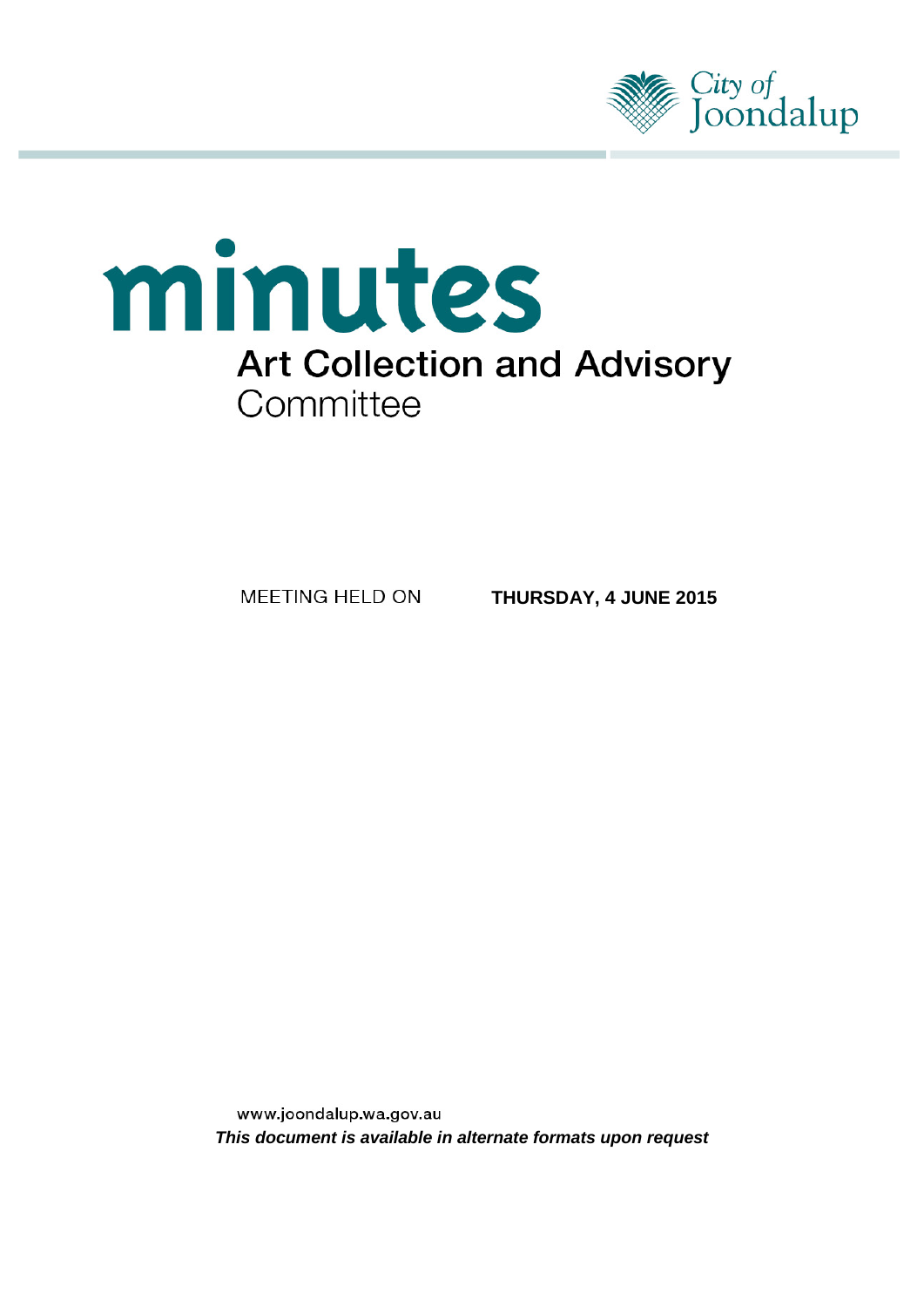# **TABLE OF CONTENTS**

| Item No.       | <b>Title</b>                                                                                       | Page No. |
|----------------|----------------------------------------------------------------------------------------------------|----------|
|                | <b>Declaration of Opening</b>                                                                      | 3        |
|                | <b>Declarations of Interest</b>                                                                    | 3        |
|                | <b>Public Question Time</b>                                                                        | 3        |
|                | <b>Public Statement Time</b>                                                                       | 3        |
|                | Apologies/Leave of absence                                                                         | 4        |
|                | <b>Confirmation of Minutes</b>                                                                     | 4        |
|                | Announcements by the Presiding Member without discussion                                           | 4        |
|                | Identification of matters for which the meeting may be closed to<br>the public                     | 4        |
|                | <b>Petitions and deputations</b>                                                                   | 4        |
|                | <b>Reports</b>                                                                                     | 5        |
| $\mathbf{1}$   | Composition of the Community Invitation Art Award Judging Panel<br>for 2015 - [104680]             | 5        |
| $\overline{2}$ | Review of Potential Inside-Out Billboard Sites within the City of<br>Joondalup $-$ [35613]         | 12       |
| 3              | 2015 City of Joondalup Community Art Exhibition - Possible Artwork<br>for Acquisition $-$ [104679] | 19       |
| 4              | City of Joondalup Art Collection Audit - [14158]                                                   | 24       |
|                | <b>Urgent Business</b>                                                                             | 29       |
|                | Motions of which previous notice has been given                                                    | 29       |
|                | <b>Requests for Reports for future consideration</b>                                               | 29       |
|                | <b>Closure</b>                                                                                     | 29       |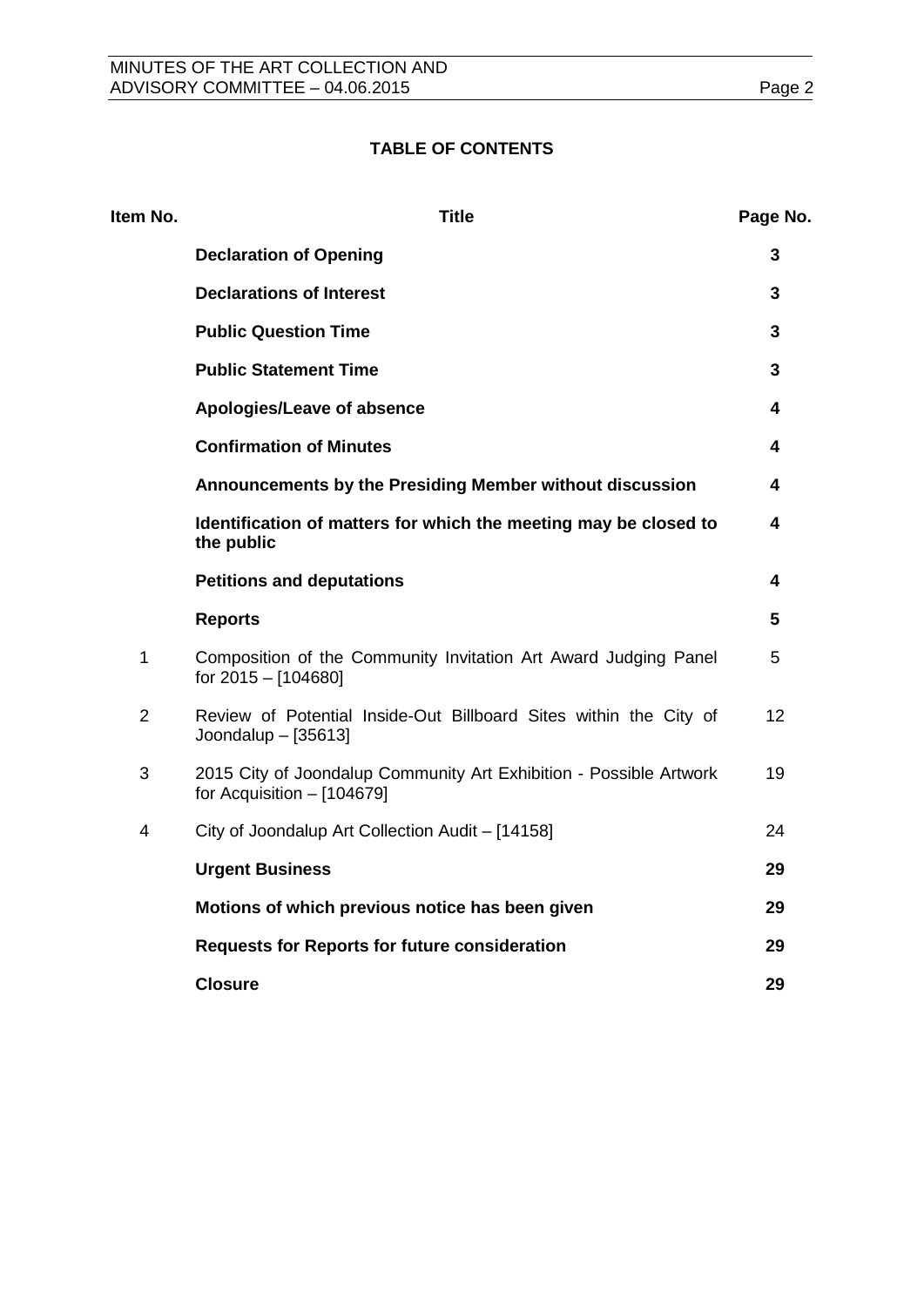# **CITY OF JOONDALUP**

#### **MINUTES OF THE ART COLLECTION AND ADVISORY COMMITTEE MEETING HELD IN CONFERENCE ROOM 1, JOONDALUP CIVIC CENTRE, BOAS AVENUE, JOONDALUP ON THURSDAY, 4 JUNE 2015.**

#### **ATTENDANCE**

#### **Committee Members**

| <b>Cr Liam Gobbert</b> | <b>Presiding Member</b>            |
|------------------------|------------------------------------|
| Cr John Chester        |                                    |
| Cr Russ Fishwick, JP   |                                    |
| Cr Kerry Hollywood     | <b>Deputy Presiding Member</b>     |
| Cr Mike Norman         |                                    |
| Cr Sam Thomas          |                                    |
| Mr Mike Tidy           | <b>Director Corporate Services</b> |

#### **Officers**

| Mr Mike Smith               | <b>Manager Leisure and Cultural Services</b> |
|-----------------------------|----------------------------------------------|
| Mr Thomas De Mallet Burgess | <b>Coordinator Cultural Services</b>         |
| Ms Lisa Hadaway             | <b>Principal Events Officer</b>              |
| Ms Gemma Ben-Ary            | Curator                                      |
| Mr John Byrne               | Governance Coordinator                       |
| Mrs Deborah Gouges          | Governance Officer                           |

from 7.02pm

There were no members of the public or press in attendance.

#### <span id="page-2-0"></span>**DECLARATION OF OPENING**

The Presiding Member declared the meeting open at 7.00pm.

#### <span id="page-2-1"></span>**DECLARATIONS OF INTEREST**

Nil.

#### <span id="page-2-2"></span>**PUBLIC QUESTION TIME**

Nil.

#### <span id="page-2-3"></span>**PUBLIC STATEMENT TIME**

Nil.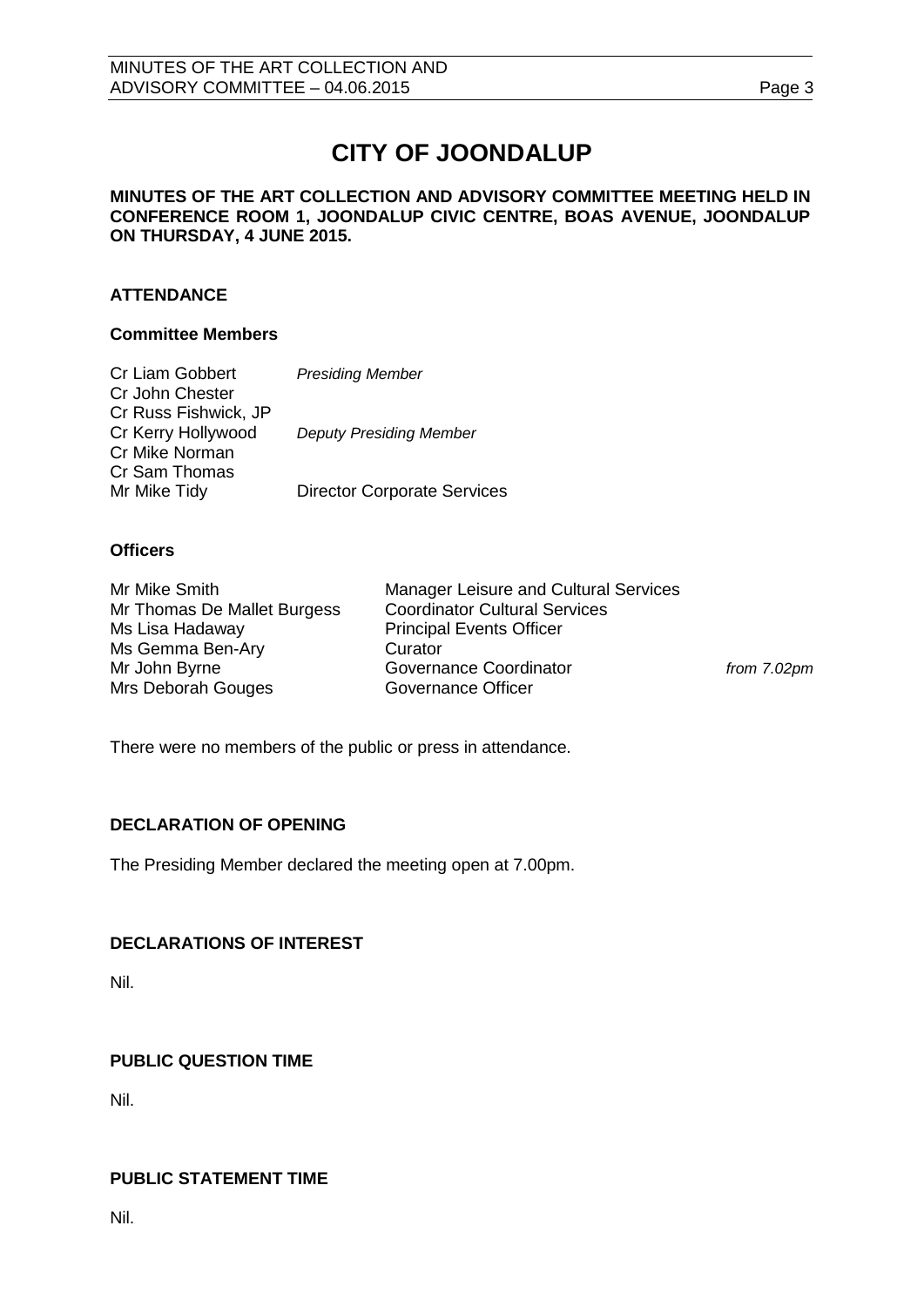#### <span id="page-3-0"></span>**APOLOGIES/LEAVE OF ABSENCE**

#### **Apology**

Mayor Troy Pickard.

#### **Leave of Absence previously approved**

| 22 May to 14 June 2015 inclusive;   |
|-------------------------------------|
| 26 May to 26 June 2015 inclusive;   |
| 23 June to 25 June 2015 inclusive;  |
| 24 July to 29 July 2015 inclusive;  |
| 22 July to 9 August 2015 inclusive. |
|                                     |

#### <span id="page-3-1"></span>**CONFIRMATION OF MINUTES**

#### MINUTES OF THE ART COLLECTION AND ADVISORY COMMITTEE HELD 9 FEBRUARY 2015

**MOVED Cr Fishwick, SECONDED Cr Hollywood that the minutes of the meeting of the Art Collection and Advisory Committee held on 9 February 2015 be confirmed as a true and correct record.**

#### **The Motion was Put and CARRIED (7/0)**

**In favour of the Motion:** Crs Gobbert, Chester, Fishwick, Hollywood, Norman and Thomas and Mr Tidy.

### <span id="page-3-2"></span>**ANNOUNCEMENTS BY THE PRESIDING MEMBER WITHOUT DISCUSSION**

Nil.

#### <span id="page-3-3"></span>**IDENTIFICATION OF MATTERS FOR WHICH THE MEETING MAY BE CLOSED TO THE PUBLIC**

Nil.

### <span id="page-3-4"></span>**PETITIONS AND DEPUTATIONS**

Nil.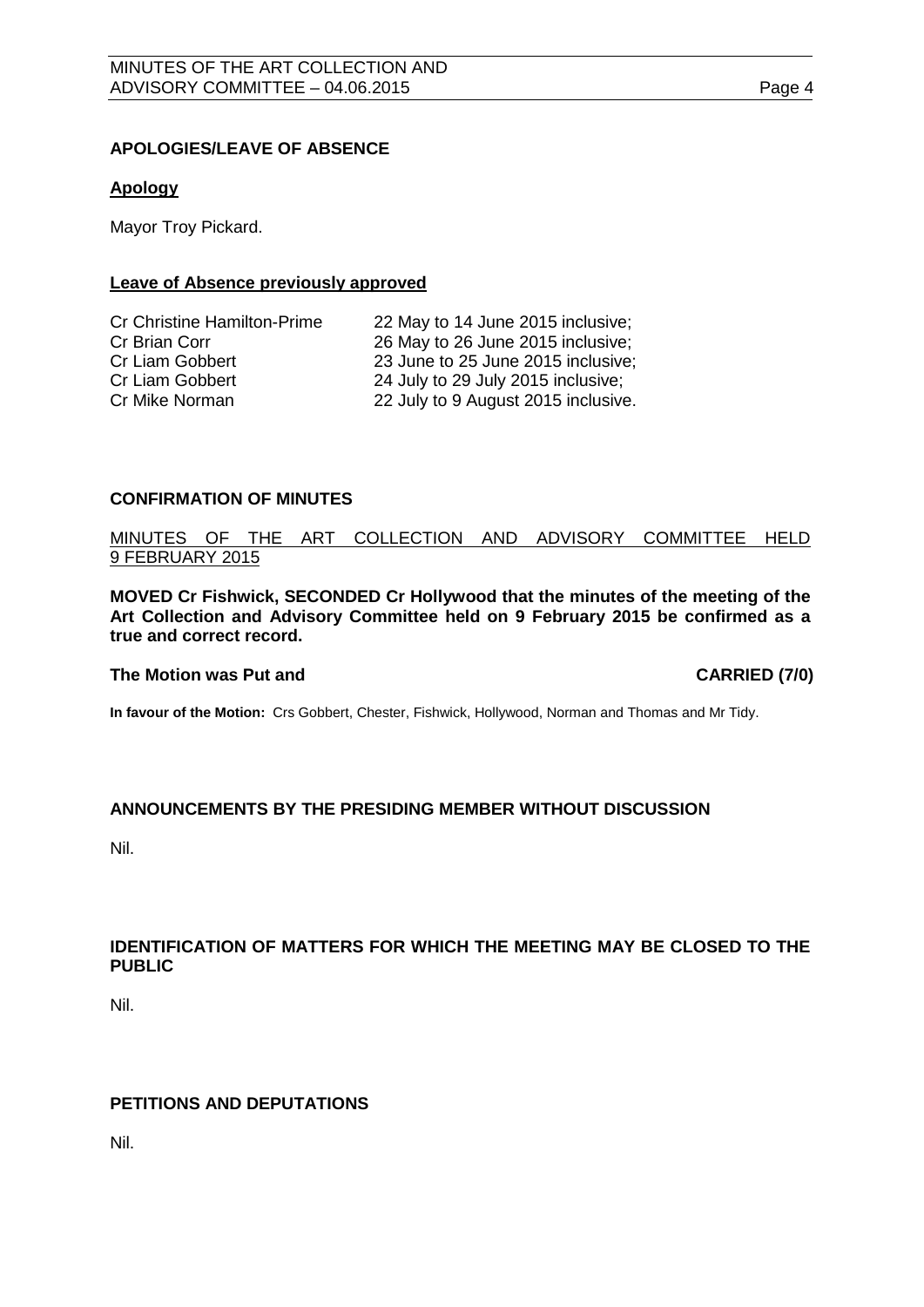#### <span id="page-4-0"></span>**REPORTS**

# <span id="page-4-1"></span>**ITEM 1 COMPOSITION OF THE COMMUNITY INVITATION ART AWARD JUDGING PANEL FOR 2015**

| <b>WARD</b>                           | All                                                                                                                                                                                                 |
|---------------------------------------|-----------------------------------------------------------------------------------------------------------------------------------------------------------------------------------------------------|
| <b>RESPONSIBLE</b><br><b>DIRECTOR</b> | Mr Mike Tidy<br><b>Corporate Services</b>                                                                                                                                                           |
| <b>FILE NUMBER</b>                    | 104680, 101515                                                                                                                                                                                      |
| <b>ATTACHMENTS</b>                    | Nil.                                                                                                                                                                                                |
| <b>AUTHORITY / DISCRETION</b>         | Executive - The substantial direction setting and oversight<br>role of Council, such as adopting plans and reports,<br>accepting tenders, directing operations, setting<br>and<br>amending budgets. |

#### **PURPOSE**

For the Art Collection and Advisory Committee (ACAC) to consider the request by Council to include one of the Elected Members from the committee on the judging panel for the 2015 Community Invitation Art Award.

#### **EXECUTIVE SUMMARY**

2015 marks the third year of the Community Invitation Art Award (CIAA), which has replaced the annual Invitation Art Award (IAA). The CIAA is an acquisitive award with eligibility limited to City of Joondalup residents or members of the Joondalup Community Art Association (JCAA); and aims to provide City residents and the general public with access to high quality contemporary art by professional artists.

The CIAA offers a variety of non-acquisitive awards and an overall award, which is acquisitive and becomes part of the City of Joondalup art collection.

The event calls for initial expressions of interest from professional artists. From the entries received, a shortlist of artists is selected by an independent selection panel of industry experts and is invited to create a series of three new artworks for exhibition. Artists receive a \$500 fee to assist with the development of their works.

Prior to the official opening of the CIAA, an independent judging panel consisting of three arts industry professionals determines the winners in four award categories. One category the People's Choice is awarded by the general public through voting at the exhibition.

At its meeting held on 17 February 2015 (CJ024-02/15 refers), Council supported the current practice of a judging panel composed of three individuals external to the City of Joondalup with a high degree of expertise from the visual arts industry. Council also requested that one Elected Member of the ACAC be included on this panel.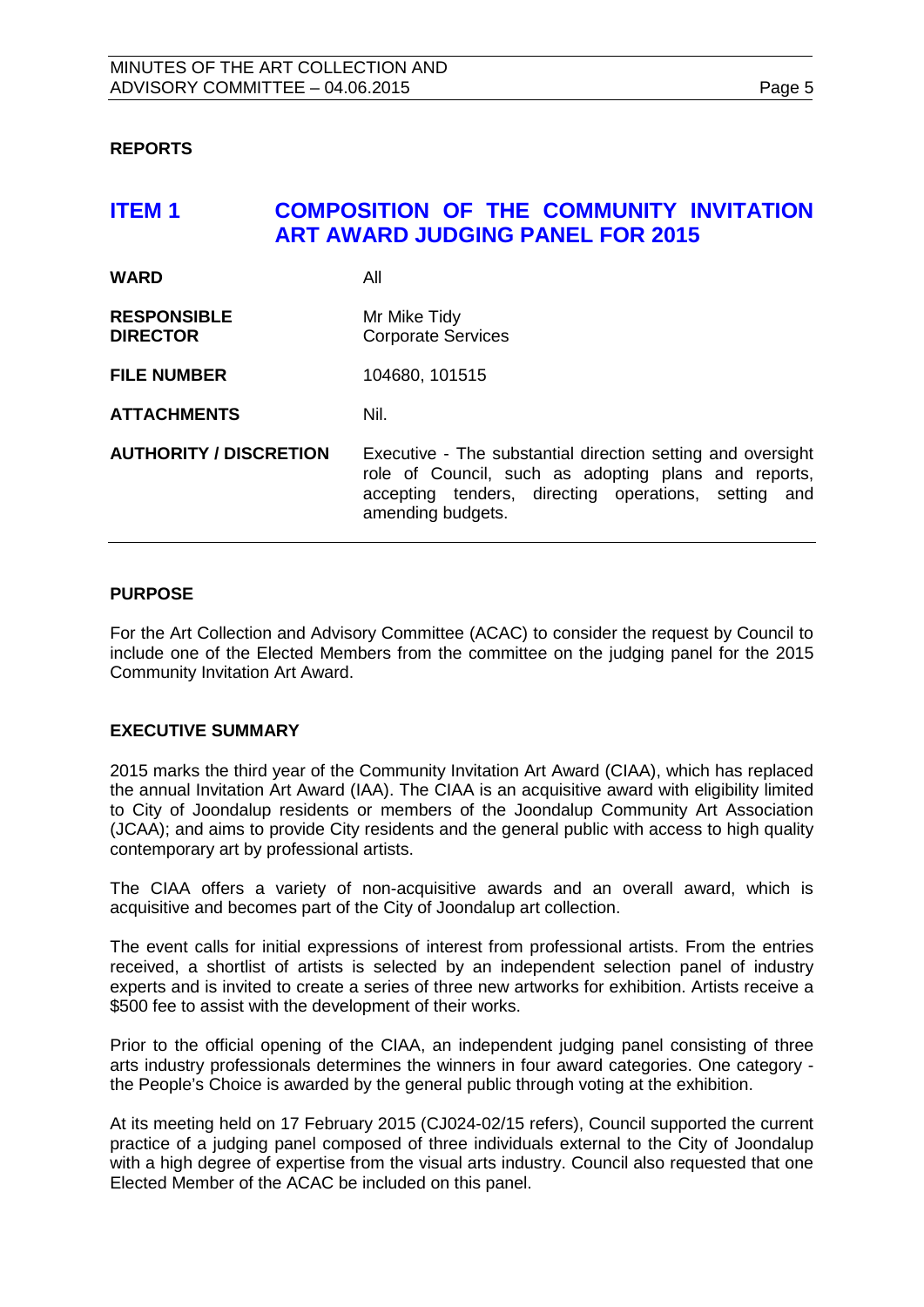This report requests the committee to appoint one Elected Member from the ACAC to join three arts industry professionals as part of the CIAA judging panel for the Community Invitation Art Award meeting on Friday 16 October 2015 at 9.30am at the Great Space in Lakeside Joondalup Shopping City.

*It is therefore recommended that the Art Collection and Advisory Committee APPOINTS an Elected Member from the Art Collection and Advisory Committee to be a part of the judging panel for the 2015 Community Invitation Art Award meeting on Friday, 16 October 2015 at 9.30am at the Great Space in Lakeside Joondalup Shopping City.*

#### **BACKGROUND**

The City of Joondalup's CIAA is an annual exhibition currently in its third year, bringing together a selection of professional Western Australian artists to provide residents and members of the public with access to high quality contemporary artworks. The event is held in October of each year within the 'Great Space' of Lakeside Joondalup Shopping City.

As part of the CIAA, a first prize of \$7,000 is awarded to the winner of the overall acquisitive award, with the City of Joondalup automatically acquiring that work. In addition, there are four other prize categories. In total the prize categories are as follows:

- The Overall Award (acquisitive) \$7,000.
- The Overall Runner-Up Award (non-acquisitive) \$2,000.
- The Award for Excellence (non-acquisitive) \$2,000.
- The Celebrating Joondalup Award (voluntary category) \$2,000.
- The People's Choice Award (all artworks eligible) \$2,000.

The IAA had a strong history in the City and within the state and national art industry. The CIAA aims to further strengthen the City's relationship with the broader arts community. The City supports Western Australian art and artists through an art acquisition program. The City adopts a multi-criteria approach to its art collection, acquisitions and awards. This approach ensures that the collection, acquisitions and awards include contemporary art and art that demonstrates local content and context.

At its meeting held on 17 February 2015 (CJ024-02/15 refers), Council agreed:

*"That Council supports the judging panel for the selection of the Community Invitation Art Award exhibition comprising three individuals external to the City with a high degree of expertise from the visual arts industry and one Elected Member from the Art Collection and Advisory Committee".*

#### **DETAILS**

#### The judging panel

The following visual art industry experts have been appointed to the judging panel for the 2015 Community Invitation Art Award: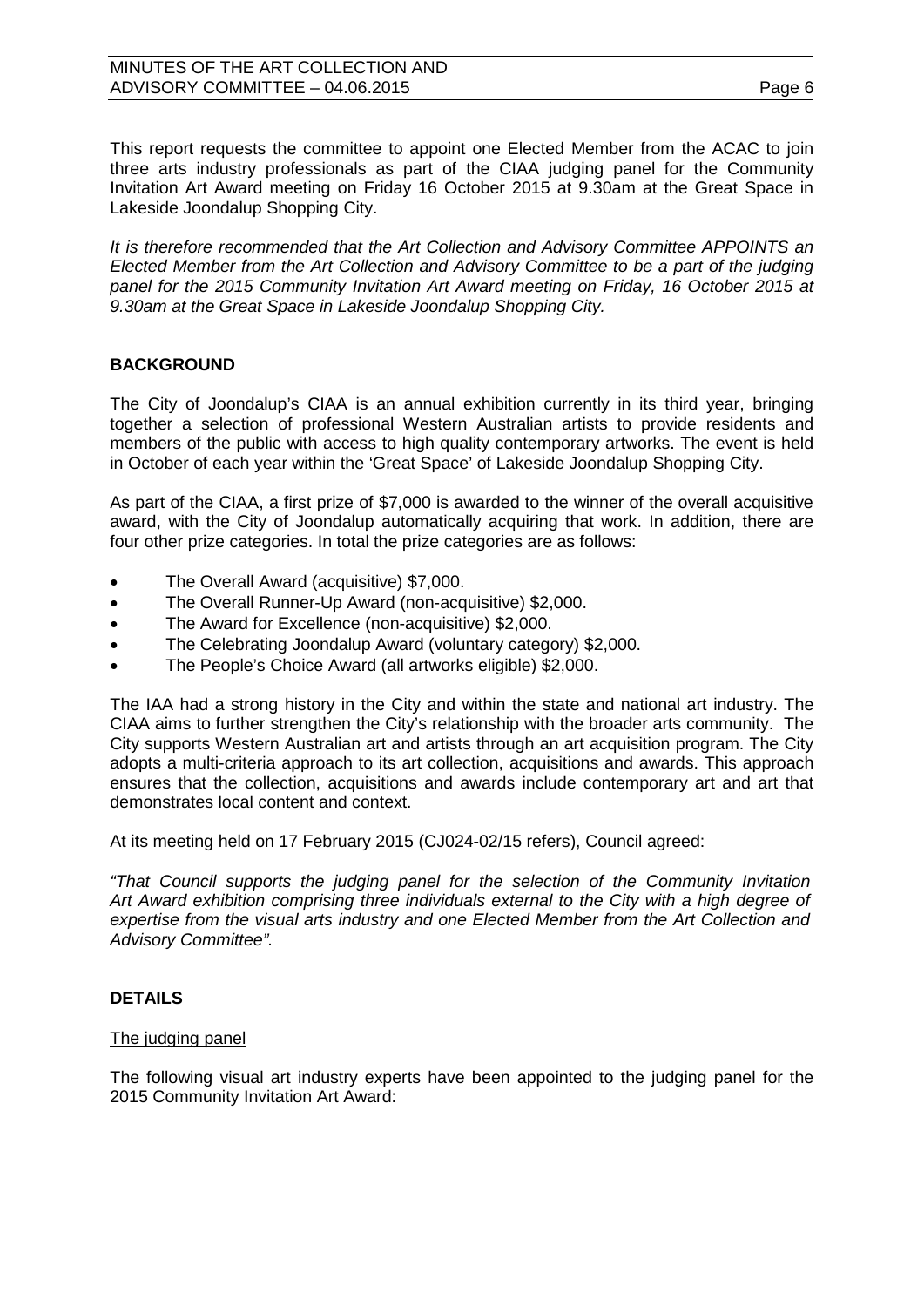#### *Gregory Pryor*

Gregory Pryor is an artist, writer and academic with a practice spanning 35 years.

Pryor graduated from the Royal Melbourne Institute of Technology with an emphasis on painting and this discipline continues to be the touchstone of his practice, although his work has, at various times embraced other forms, such as performance, video, installation and object based work.

He arrived in Western Australia in 2003 and continues to discover new forms and concepts that have driven his practice since then. There is a strong emphasis on place and the role that botanical endemism and loss plays in shaping the landscape.

His work is featured in the collections of the National Gallery of Australia, The National Gallery of Victoria, The Art Gallery of Western Australia, The Queensland Art Gallery and numerous important corporate and private collections. Pryor is represented by Lister Gallery, Perth and he currently works as a lecturer in visual art at Edith Cowan University.

#### *Robert Cook*

Robert Cook is Curator of Contemporary International Art, Art Gallery of Western Australia (AGWA).

Exhibitions for AGWA include *New passports, New photography*, *Under God's hammer: William Blake versus David Shrigley*, *Swamp op – Brent Harris*, *John Nixon: Matter, Mari Funaki – works, 1992-2009,* and *Brutal, tender, human, animal: Roger Ballen Photography* and *Striptease: Max Pam*. In 2007, he was guest curator of *Octopus 7: don't show me your poetry* at Gertrude Contemporary Art Spaces, Melbourne, and, in the same year, co-curated *Old skool (never lose that feeling)* with Hannah Mathews for the Perth Institute of Contemporary Arts. He was the curator of *Primavera 2013* at the Museum of Contemporary Art, Sydney.

Cook's writing - in traditional and ficto-critical formats - has been featured in art publications in Australia and internationally. His collaboration with Max Pam, the newspaper/zine *Narcolepsy*, was included in the 2012 Adelaide Biennale, Art Gallery of South Australia.

#### *Brandon Ballengée*

Brandon Ballengée is a visual artist, biologist and environmental activist based in New York, and the City of Joondalup artist in residence in 2015.

Ballengée creates transdisciplinary artworks inspired from his ecological field and laboratory research. Since 1996, a central investigation focus has been the occurrence of developmental deformities and population declines among amphibians.

His art has been featured in several major US publications, including ARTnews, Art in America, The New York Times, New Yorker, The New York Times Magazine, Orion, Audubon Magazine and Sculpture. Internationally, it was also featured in Beaux Arts (France), Liberation (France), L'Oeil (France), The Observer (England), The Guardian (England), Financial Times (England), BBC News (England), D'Ars (Italy), Domenica (Italy), Il Venerdi (Italy), The Sunday Guardian: New Dehli (India) and others.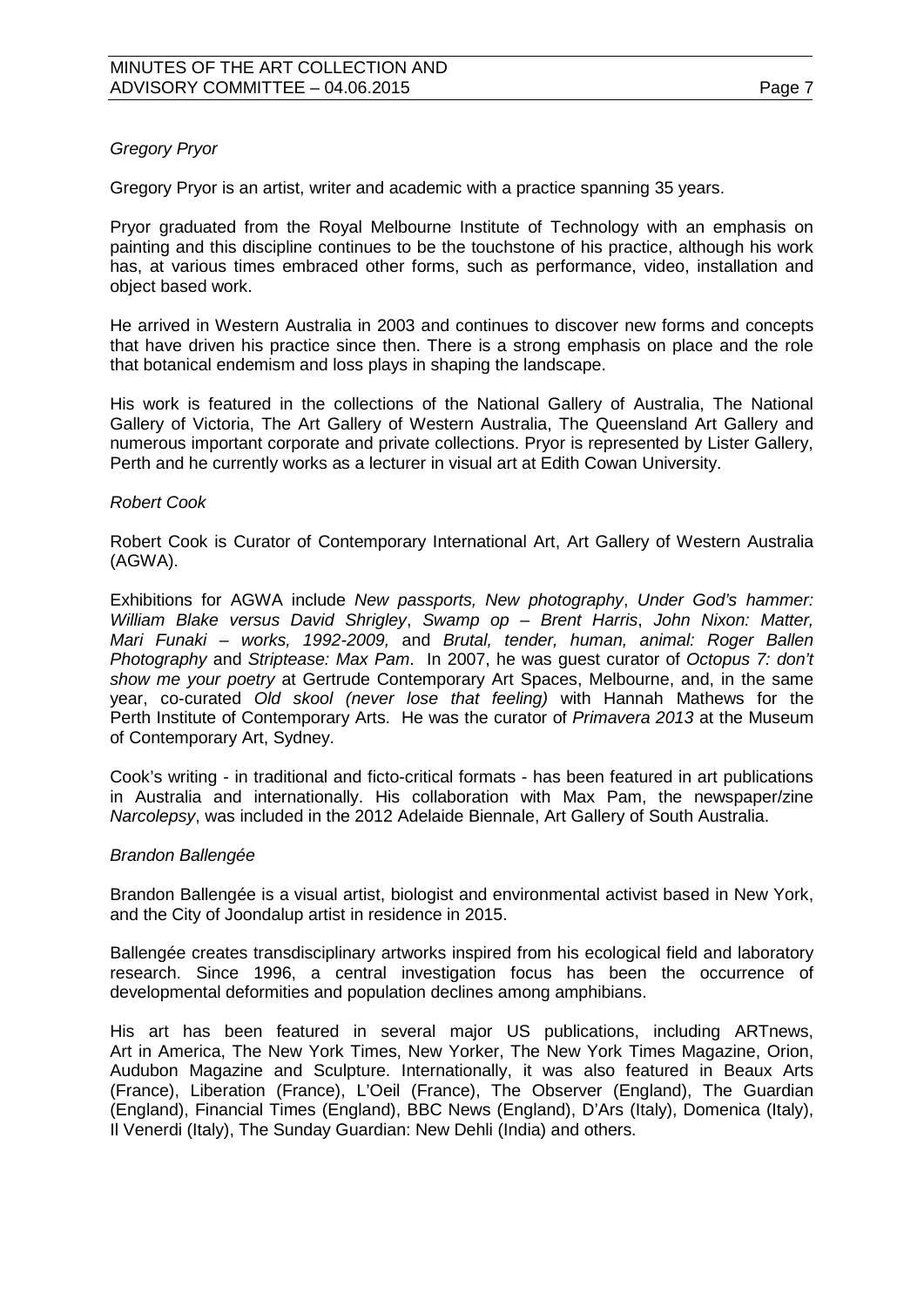#### MINUTES OF THE ART COLLECTION AND ADVISORY COMMITTEE – 04.06.2015

In 2011, the book Praeter Naturam: Brandon Ballengée was published about his works by Parco Arte Vivente, Centro d'Arte Contemporanea and Museo Regionale di Scienze Naturali in Turin (Italy). Another book From Scales to Feathers, will debut this year published by the Williams Center for the Arts (USA) and the Shrewsbury Museum (UK). He currently is finalizing his Ph.D. through a collaborative program between the University of Plymouth (UK) and Hochschule für Gestaltung Zürich (Switzerland). Since 2011 he has been a professor at the School of Visual Arts in New York City teaching in both the Fine Arts Department and the Humanities and Sciences Department.

#### *Elected Member from the Art Collection and Advisory Committee*

The following Elected Members are current members of the Art Collection and Advisory Committee:

- Mayor Troy Pickard.
- Cr Liam Gobbert.
- Cr Kerry Hollywood.
- Cr John Chester.
- Cr Russ Fishwick, JP.
- Cr Sam Thomas.
- Cr Michael Norman.

#### The judging process

The judging will take place on Friday 16 October 2015 from 9.30am to 12.30pm at the Great Space in Lakeside Joondalup Shopping City.

This time and date is not flexible, as the judging needs to take place within a small window of time between the installation of the exhibition, and the opening event, which is held that evening on 16 October 2015.

Each member of the judging panel will be sent a briefing pack in the week prior to the judging. This pack contains the following:

- Information on the history of the Community Invitation Art Award.
- The selection criteria of the City of Joondalup art collection.
- A schedule for the judging session.
- A brief biography of each competing artist.
- The scoring matrix.
- Feedback sheets.

#### Judging process roles

| <b>Role</b>                                                                      | <b>Responsibility</b>              |
|----------------------------------------------------------------------------------|------------------------------------|
| Paola Anselmi, Chairperson.                                                      | To facilitate the judging process. |
| Visual Art  <br>Gregory<br>Pryor,<br>Lecturer from Edith<br>Cowan<br>University. | Judge, visual arts expert.         |
| Robert Cook, Curator from the<br>Art Gallery of Western Australia.               | Judge, visual arts expert.         |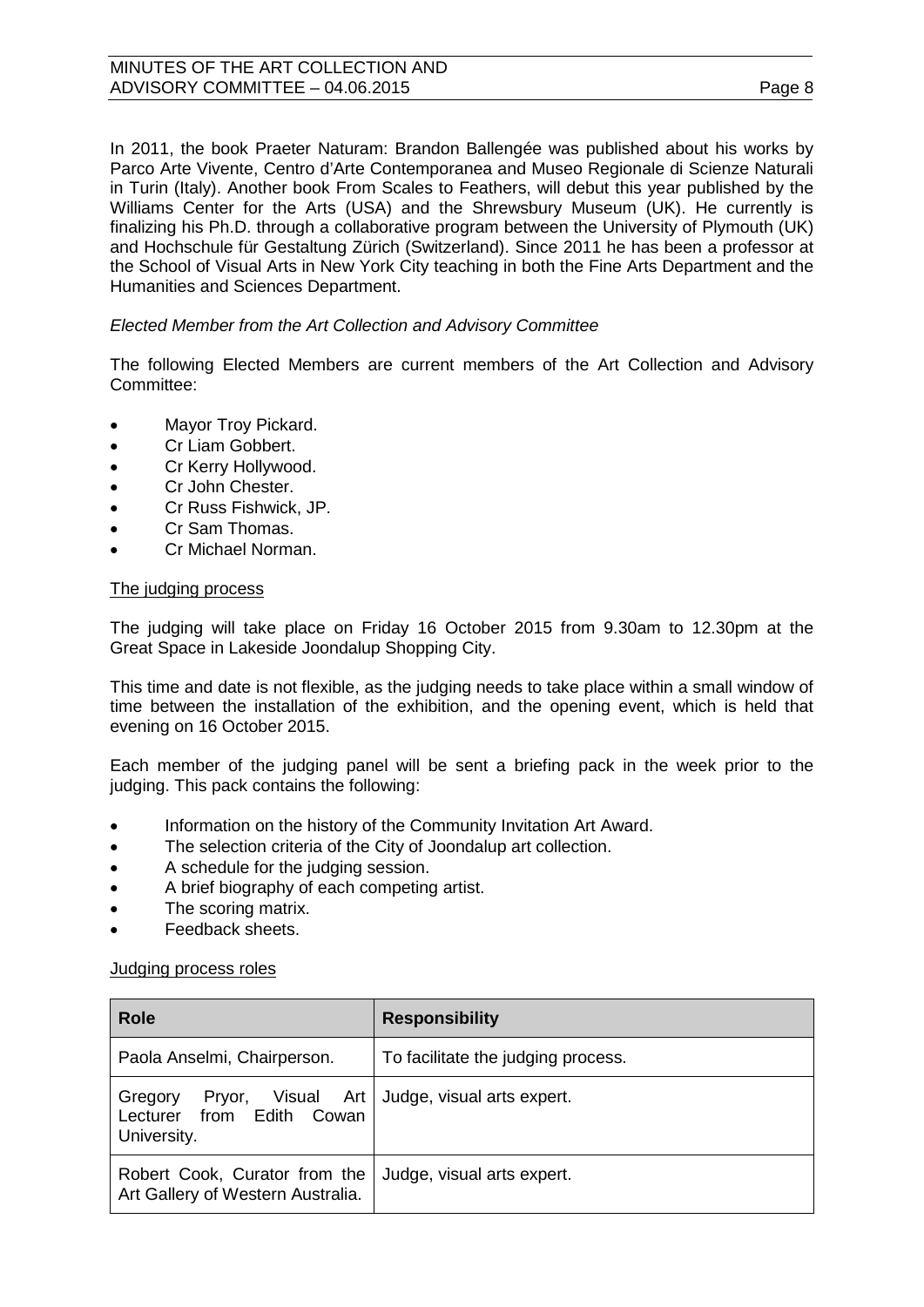| <b>Role</b>                                                                | <b>Responsibility</b>                                                                                        |
|----------------------------------------------------------------------------|--------------------------------------------------------------------------------------------------------------|
| Brandon Ballengée, Artist and<br>City of Joondalup Artist in<br>Residence. | Judge, visual arts expert.                                                                                   |
| A member of the Art Collection<br>and Advisory Committee.                  | Judge, to ensure the views of the local community are<br>represented.                                        |
| Curator, City of Joondalup.                                                | To provide background information on artists and to<br>represent the interests of the City's art collection. |
| Visual Arts Officer,<br>City<br>of<br>Joondalup.                           | To welcome judges and provide overall facilitation of<br>the proceedings and exhibition space.               |
| Visual Arts Administration<br>Officer, City of Joondalup.                  | To take minutes, records the judges' comments on the<br>awarded works.                                       |

The role of the Chairperson ensures the judging session follows the agreed process.

The City's officers will conduct a brief tour of the exhibition in order to orient the judges and allow each artwork to be individually noted. City officers will ensure that all entries are viewed in an unbiased light and that each entry is suitably displayed for appraisal by the judges.

The judges then separate for individual appraisal. They peruse the exhibition and examine each artwork at length, compiling their shortlists and making notes in the judging matrix for later discussion. To ensure the judging is a professional and transparent process it is essential that the judges' subjective opinions and personal tastes do not influence their final decisions in awarding artworks.

The group of judges then convene and begin to deliberate on the winning entries in all categories except the People's Choice Award. They may need to revisit particular artworks as a group. City officers are available throughout the deliberations to provide technical details. If required, the City's officers may facilitate discussion or answer specific questions, but will not take part in the selection process.

Notes will be taken throughout this part of the proceedings. These notes are later used to produce artwork didactic panels, a media release and the opening event speech.

The judging panel then reaches a conclusion. If a consensus cannot be reached by this time, then the artworks may be judged according to a scoring matrix. Judges may reserve the right not to award a winner in any particular category, including the overall winner. If this is the case then the decision not to award a prize must be reached via consensus.

The judges then present notification, in writing, of the final decisions to City officers in a sealed envelope, ensuring that the news is kept confidential. Feedback sheets are also provided from the judges to the City staff.

#### **Issues and options considered**

Not applicable.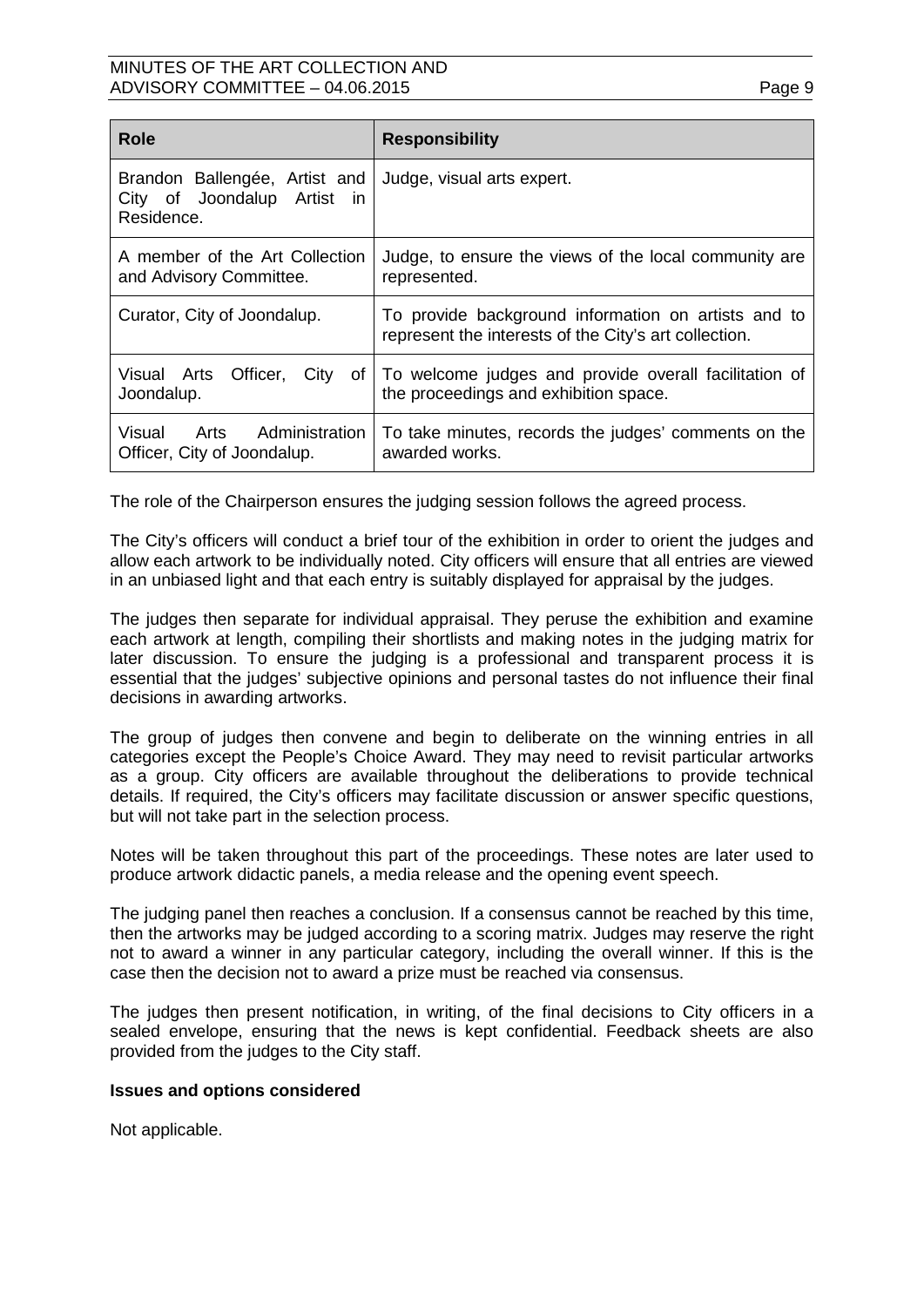#### **Legislation / Strategic Community Plan / policy implications**

| Legislation                     | The moral rights section of the Copyright Act 1968 (Cwlth)<br>states that individual creators have the right not to have their<br>work treated in a 'derogatory' way, such as distorting,<br>mutilating, modifying, altering, or removing the artistic work,<br>without the creator's knowledge and consent. This would<br>include a prohibition on professional handling or displaying of<br>artwork without the artist's consent. |
|---------------------------------|-------------------------------------------------------------------------------------------------------------------------------------------------------------------------------------------------------------------------------------------------------------------------------------------------------------------------------------------------------------------------------------------------------------------------------------|
| <b>Strategic Community Plan</b> |                                                                                                                                                                                                                                                                                                                                                                                                                                     |
| <b>Key theme</b>                | Community Wellbeing.                                                                                                                                                                                                                                                                                                                                                                                                                |
| <b>Objective</b>                | Cultural development.                                                                                                                                                                                                                                                                                                                                                                                                               |
| <b>Strategic initiative</b>     | Invest in publicly accessible visual art that will present<br>$\bullet$<br>a culturally-enriched environment.<br>Promote local opportunities for arts development.                                                                                                                                                                                                                                                                  |

**Policy** *The City's Art and Memorabilia Collections Policy.*

#### **Risk management considerations**

Not applicable.

#### **Financial / budget implications**

Professional judging panel members are paid an honorarium of \$280 if appropriate.

#### **Regional significance**

The City's art collection, including its public art, archives and memorabilia, plays an important part in shaping and developing a sense of community.

The on-going provision of an accessible and high calibre art collection is integral to the cultural development and vibrancy of the City of Joondalup region and to best practice standards for the development of the visual arts in local government.

#### **Sustainability implications**

Not applicable.

#### **Consultation**

Not applicable.

#### **COMMENT**

Not applicable.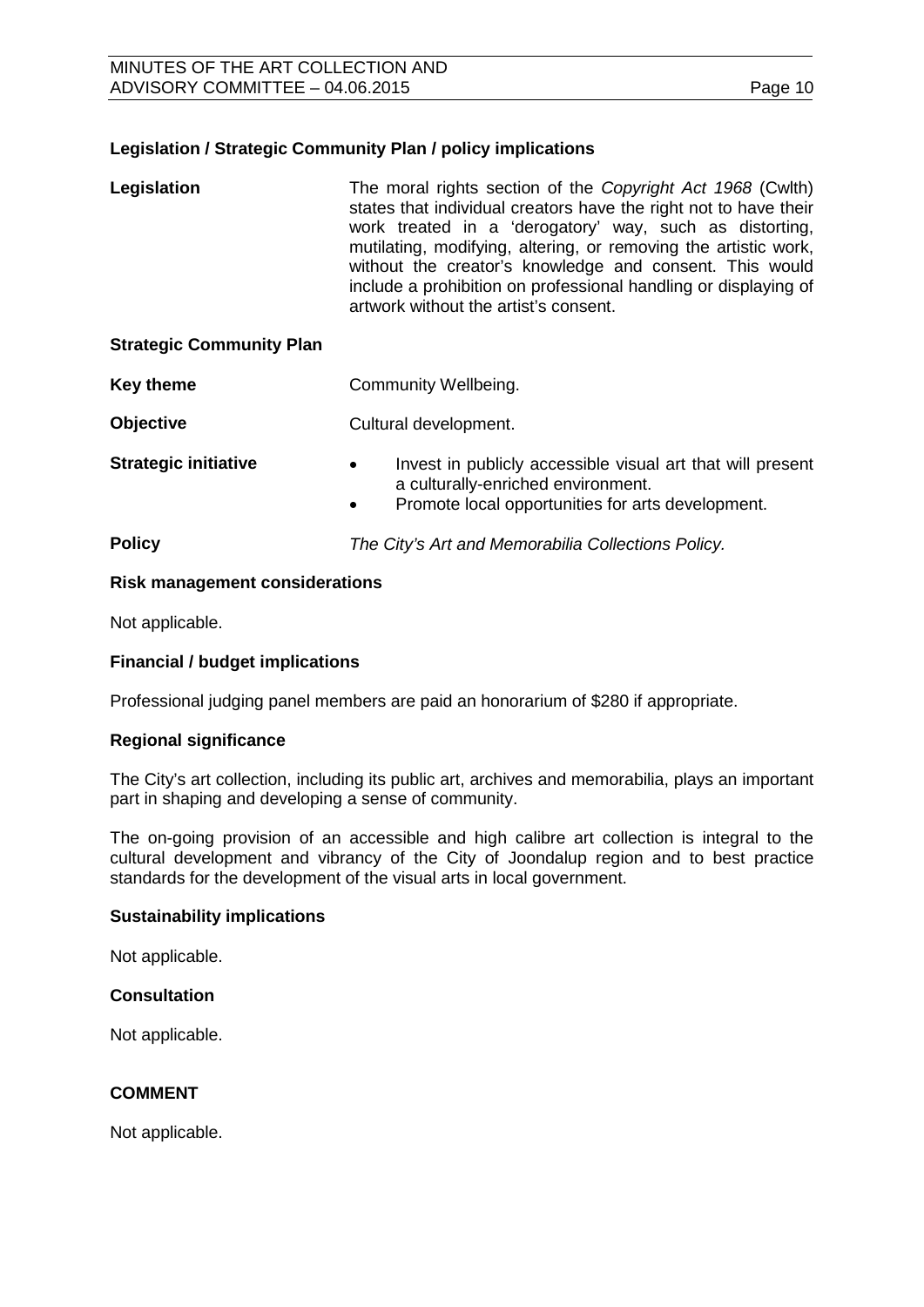#### **VOTING REQUIREMENTS**

Simple Majority.

#### **OFFICER'S RECOMMENDATION**

That the Art Collection and Advisory Committee APPOINTS an Elected Member from the Art Collection and Advisory Committee to be a part of the judging panel for the 2015 Community Invitation Art Award meeting on Friday 16 October 2015 at 9.30am at the Great Space in Lakeside Joondalup Shopping City.

**MOVED Cr Gobbert, SECONDED Cr Fishwick that the Art Collection and Advisory Committee APPOINTS Cr Liam Gobbert as the representative and Cr Kerry Hollywood as the deputy representative on the judging panel from the Art Collection and Advisory Committee to be a part of the judging panel for the 2015 Community Invitation Art Award meeting on Friday 16 October 2015 at 9.30am at the Great Space in Lakeside Joondalup Shopping City.**

**The Motion was Put and CARRIED (6/1)**

**In favour of the Motion:** Crs Gobbert, Fishwick, Hollywood, Norman and Thomas and Mr Tidy. **Against the Motion:** Cr Chester.

*The Governance Coordinator entered the room at 7.02pm.*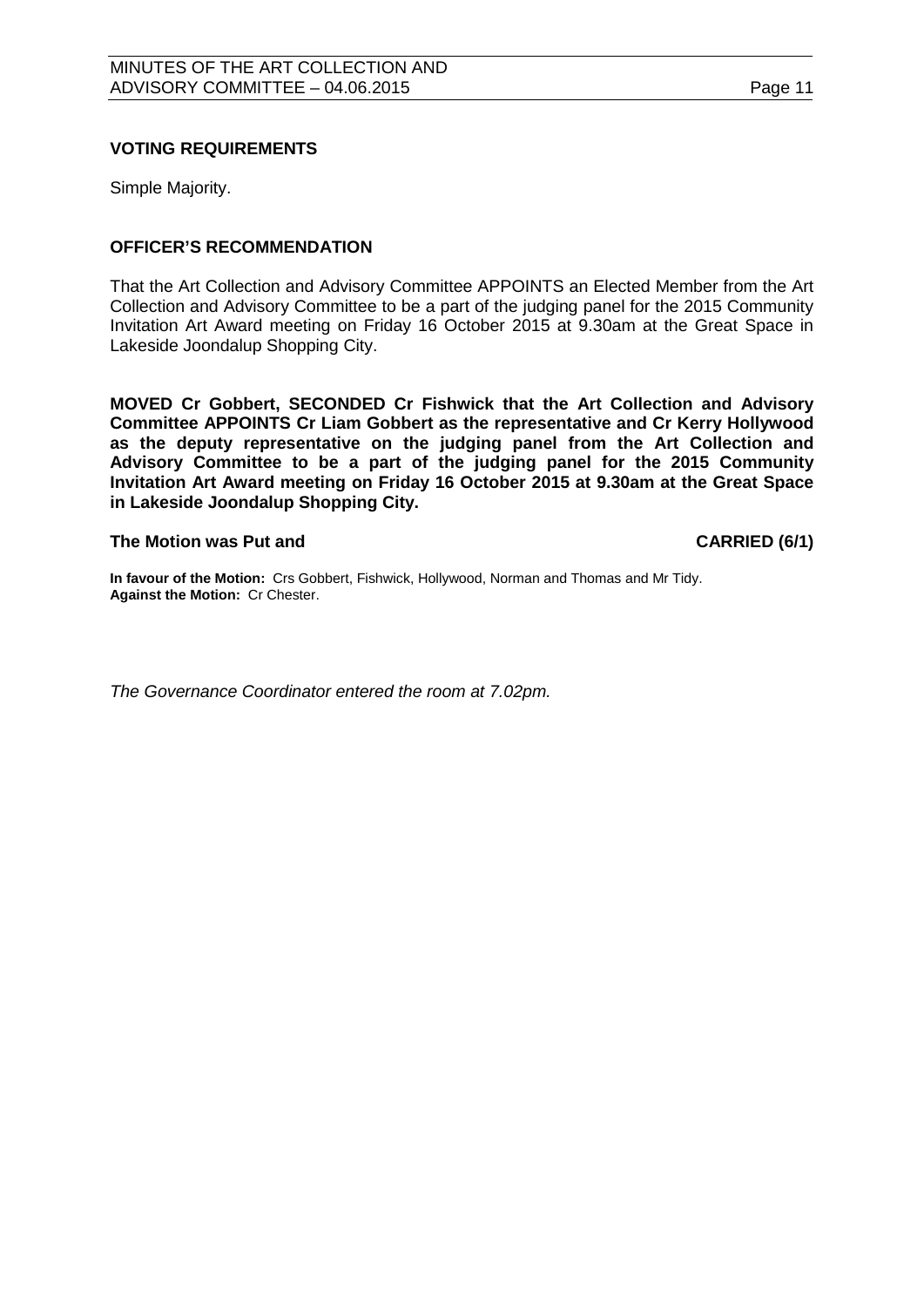# <span id="page-11-0"></span>**ITEM 2 REVIEW OF POTENTIAL INSIDE-OUT BILLBOARD SITES WITHIN THE CITY OF JOONDALUP**

| <b>WARD</b>                           | All                                                                                                                                                                                                 |
|---------------------------------------|-----------------------------------------------------------------------------------------------------------------------------------------------------------------------------------------------------|
| <b>RESPONSIBLE</b><br><b>DIRECTOR</b> | Mr Mike Tidy<br><b>Corporate Services</b>                                                                                                                                                           |
| <b>FILE NUMBER</b>                    | 35613, 101515                                                                                                                                                                                       |
| <b>ATTACHMENT</b>                     | Attachment 1<br>Proposed billboard sites                                                                                                                                                            |
| <b>AUTHORITY / DISCRETION</b>         | Executive - The substantial direction setting and oversight<br>role of Council, such as adopting plans and reports,<br>accepting tenders, directing operations, setting<br>and<br>amending budgets. |

#### **PURPOSE**

For Council to consider possible sites identified within the City of Joondalup for a new billboard site as part of the City of Joondalup Inside-Out Billboard project.

#### **EXECUTIVE SUMMARY**

This report provides information on possible sites within the City of Joondalup for consideration as potential sites for a new billboard as part of the Inside-Out Billboard project in addition to the existing site on the west side of the library building in the city centre.

Thirteen potential sites have been presented to Council within the City Centre including a mixture of freestanding, wall-based and rooftop billboard structures at these sites. This report provides one new site for consideration and lists previous sites for reconsideration. Visual representations of proposed billboard sites are provided in Attachment 1.

In order to establish a second Inside-Out Billboard in 2015, it is recommended Council selects a site listed in this report or provides direction by suggesting potential sites for evaluation.

*It is therefore recommended that Council:*

- *1 GIVES consideration to a preferred site for evaluation as the site of the second City of Joondalup Inside-Out Billboard;*
- *2 NOTES an amount of \$30,000 has been listed as a Capital Project within the 2015-16 draft budget to establish an additional City of Joondalup Inside-Out Billboard.*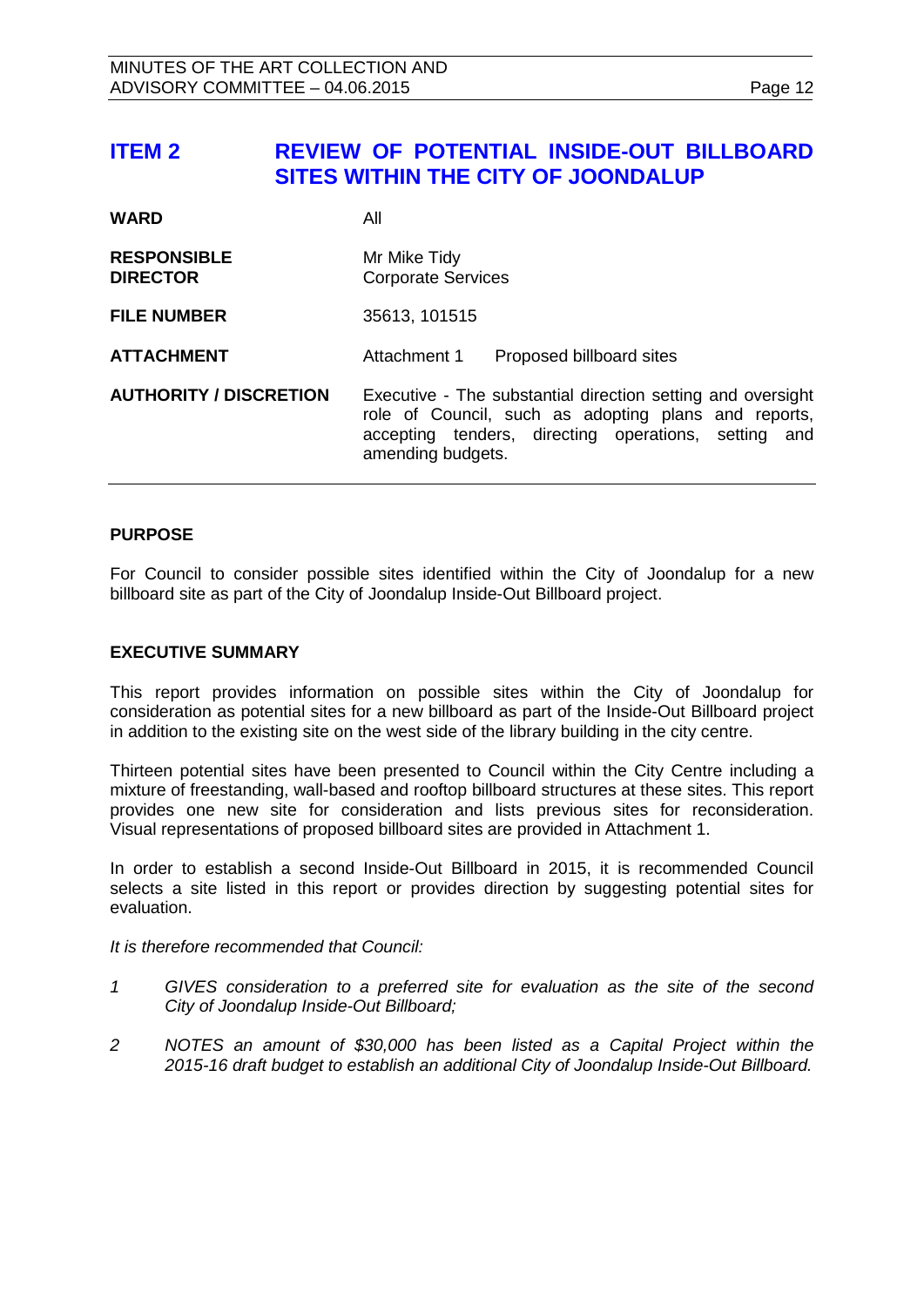#### **BACKGROUND**

In March 2014, the City installed a standard commercial sized six metre wide and three metre high billboard on the west facing side of the Joondalup Library in order to display contemporary pieces of artwork commissioned by exhibiting artists from the annual Community Art Exhibition and Community Invitation Art Awards.

The inaugural artwork was produced by artist Helen Smith, the second was by Chloe Tupper and the most recent and currently installed artwork is by Christophe Canato.

At its meeting held on 6 October 2014 (CJ202-10/14 refers) Council was presented with a report assessing the feasibility of seven new billboard sites for the Inside-Out Billboard project. At the meeting Council requested a further report considering the suitability of a billboard site at the Central Park pump house located at the northern entrance to Central Park West Parking Station number eight.

The report considered by Council at its meeting held on 17 February 2015 (CJ025-02/15 refers) presented details of previous sites and information about Central Park West Parking Station number eight. This site was not approved and Council requested a further report on other potential sites.

Previous sites considered by ACAC include the following:

- Central Walk and Boas Avenue (site of the Joondalup Civic Centre commercial office development).
- Reid Promenade (opposite Medicare).
- Unit 13/115 Central Walk (roof of Paddy Malone's).
- City of Joondalup Administration building (roof).
- The land between Teakle Court and Central Park West Parking Station number 8, site of the proposed Joondalup Performing Arts and Cultural Facility.
- The intersection of Kendrew Crescent and Grand Boulevard (opposite the entrance to Edith Cowan University).
- 9 Reid Promenade, City of Joondalup Police Station and Courts (lawn, roof and east facing wall).
- Corner of Shenton Avenue and Grand Boulevard.
- 140 Grand Boulevard, above Westpac, overlooking the intersection of Boas Avenue and Grand Boulevard.
- Lakeside Joondalup Shopping City buildings, overlooking the intersection of Boas Avenue and Grand Boulevard.
- 151 Grand Boulevard, the Grand Boulevard Tavern.
- The Pump Station at Central Park West Parking Station number 8.

### **DETAILS**

In assessing the suitability for billboard sites the issues considered include:

- visibility within the designated public space
- potential to impact on sight lines of vehicle traffic
- potential to distract drivers at busy intersections
- potential to obstruct or alter the flow of pedestrian traffic
- proximity to the first billboard on the City of Joondalup Library in the City Centre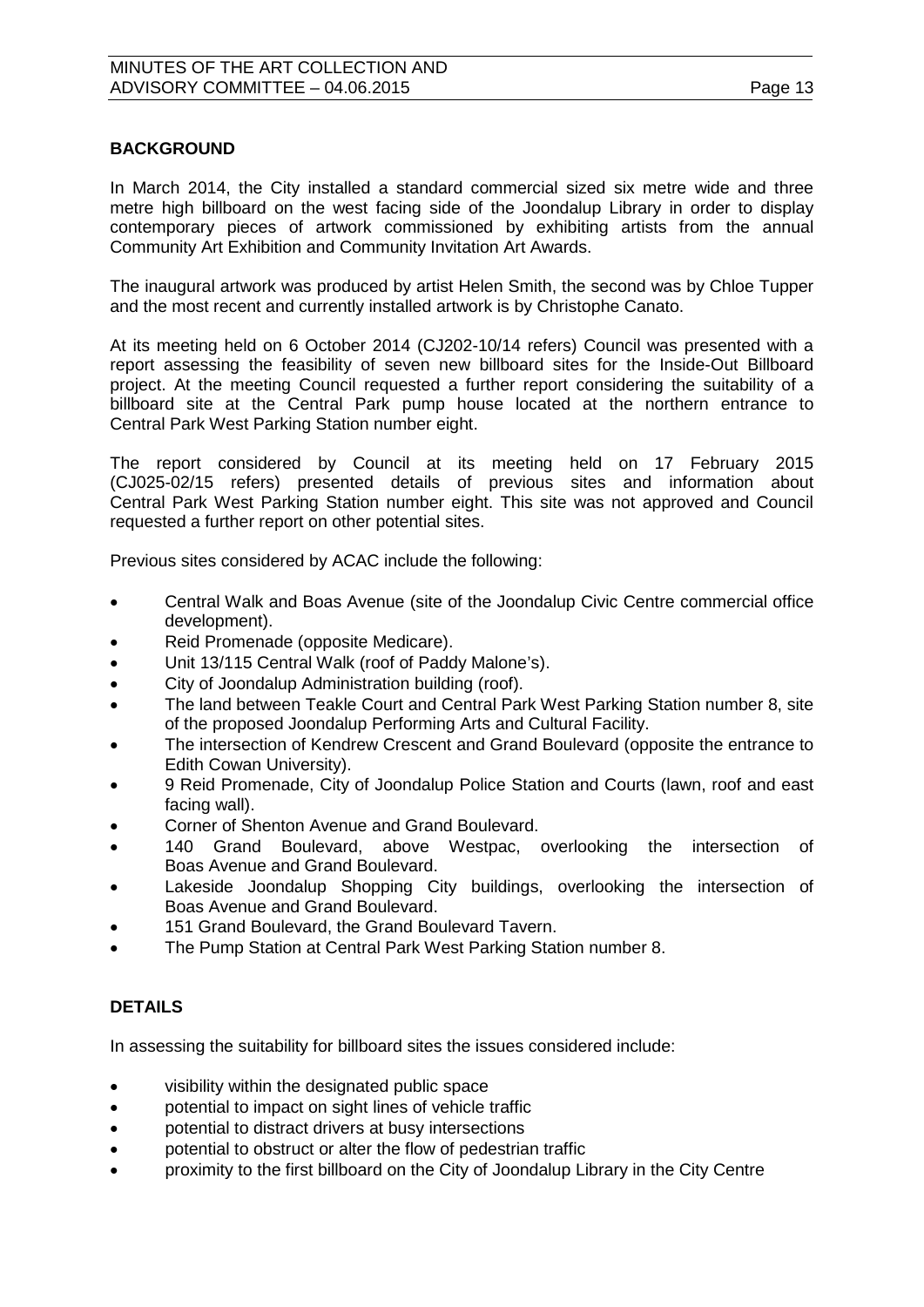- the type of billboard structure suitable for the site (wall-based, freestanding, rooftop)
- the amount of site preparation and works required to install the billboard structure
- land ownership whether the land is owned by the City of Joondalup or is private property requiring negotiation with lease holders.

In assessing billboard structures and displays the following issues were considered:

- New billboard structures need to utilise the same mounting system to rope banners into place in order to be able to rotate the existing banners between each site.
- Banners in reasonable condition can be stored and reinstalled however their lifespan is not likely to extend beyond two six month periods before the surface cracks and fades.

A summary of quotes below provide an indication of the cost of installing a billboard in the listed sites. The costs may change if engineering drawings and site preparation or management are required.

Visual representations of proposed billboard sites are shown on Attachment 1.

#### Overview of billboard structure quotes

Based on the preferred supplier, the providers of the first Inside-Out Billboard, the below figures indicate the cost to establish a new billboard:

- Freestanding illuminated billboard \$16,500.
- Rooftop illuminated billboard \$22,500.
- Wall-based illuminated billboard \$27,500.

#### **Issues and options considered**

Previously considered sites are within the City of Joondalup City Centre and are a mix of freestanding (ground), wall-based and rooftop billboard structures,

In considering new billboard sites it is to be noted that wall-based and rooftop structures are less vulnerable to graffiti and vandalism. However, there are limited options for such structures due to a small number of multi-storey buildings within Joondalup and these sites require negotiation with the owners.

Freestanding billboard sites are vulnerable to graffiti and vandalism however, the sites suggested are situated in high foot and vehicular traffic areas. The canvas banners can be graffiti coated and if damaged beyond repair can be reprinted.

The feasibility of each site has been considered and issues identified. The recommended sites are straight forward in terms of site preparation and infrastructure install.

The type of lighting installed will also have an impact on costs. The two types of lighting external and internal are very different in visual effect, and internal lighting is premium in quality and price.

The external type of floodlighting attracts insects that stick to the lamps and can fall and gather below the billboard and cause hot spots that flare on the surface of the billboard. The internal (light box) type of lighting is the preferred as it is uniform and washes the entire surface of the banner. The first billboard on the side of the library is lit with internal lighting.

Based upon previous discussions by the ACAC, the following sites are resubmitted for further consideration by the Committee. However, given these sites have been suggested previously and not supported, the ACAC may want to give consideration to alternative sites.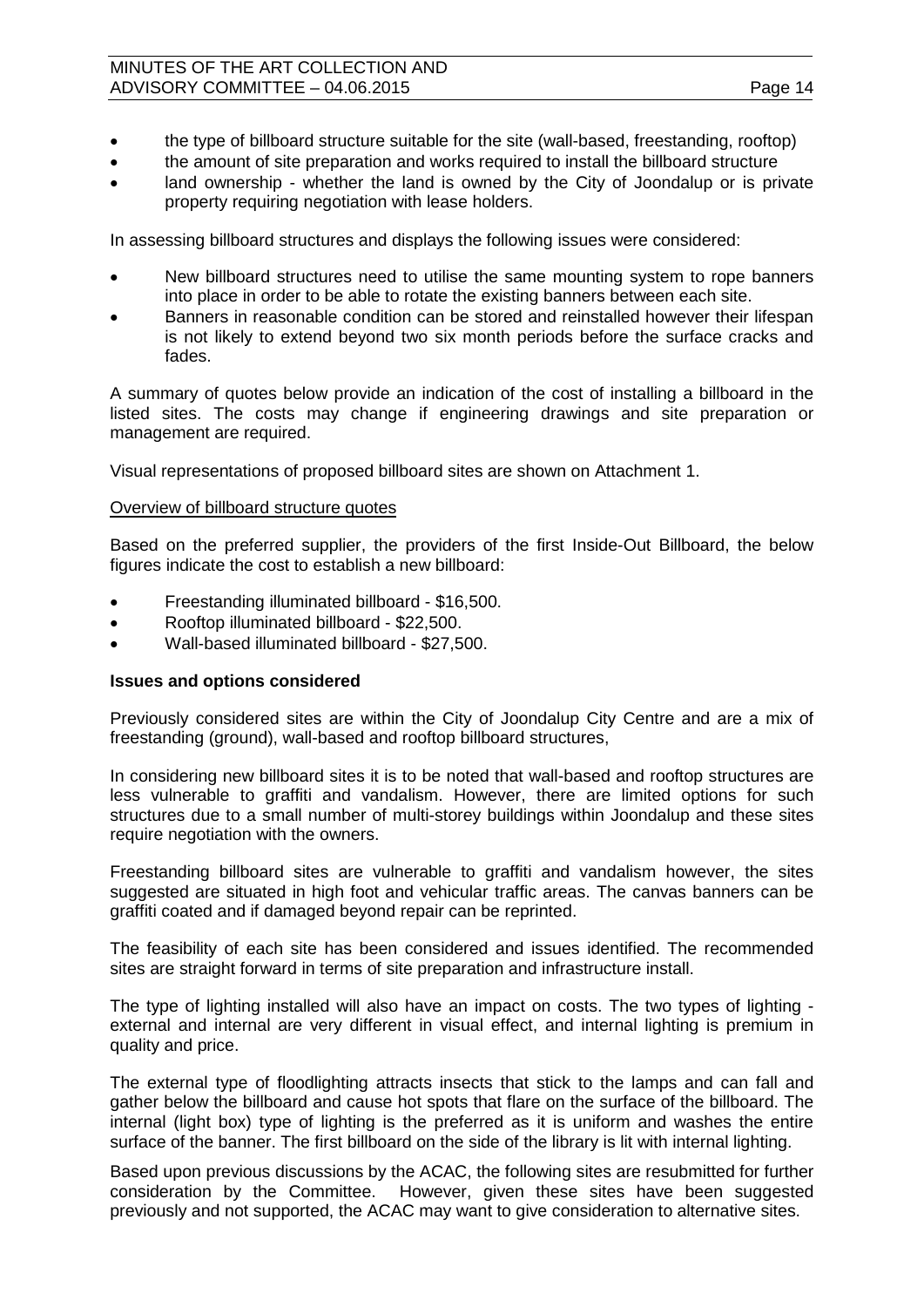*Proposed site: The land between Teakle Court and Central Park West Parking Station number 8, site of the proposed Joondalup Performing Arts and Cultural Facility.*

- The site is owned by the City of Joondalup.
- One billboard could be installed on the corner of Teakle Court and Grand Boulevard facing south-west.

*Proposed site: The City of Joondalup Police Station and Courts, 9 Reid Promenade*

- This site is owned by Department of Lands and negotiation would be required to install billboards.
- One freestanding billboard could be installed on the lawn facing south-east towards Grand Boulevard.
- One billboard may be installed on a structurally suitable and sound part of the roof.
- One wall-based billboard could be installed on a suitable wall, for example the east wall facing Grand Boulevard.

*Proposed site: 140 Grand Boulevard, above Westpac overlooking the intersection of Boas Avenue facing south-east.*

- This site is privately owned and negotiation would be required to install billboards.
- One roof mounted billboard could be installed on a structurally suitable part of the roof on top of the building overlooking the intersection of Grand Boulevard and Boas Avenue.

*Proposed site: Lakeside Joondalup Shopping City buildings, Corner of Grand Boulevard and Boas Avenue.*

- This site is owned by Lend Lease and negotiation would be required to install billboards.
- One freestanding billboard could be installed on the roof facing east over the intersection of Grand Boulevard and Boas Ave.
- One wall-based billboard could be installed on the wall facing east over Grand Boulevard.

### **Legislation / Strategic Community Plan / policy implications**

| Legislation                     | As the construction and installation of the 'Inside Out<br>Billboard' will be undertaken by the City, it would therefore be<br>regarded as a 'public work' and no planning approval would<br>be required. Section 6(3) of the Planning and Development<br>Act 2005 requires the responsible authority to be consulted<br>with at the time the public work is being formulated. |
|---------------------------------|--------------------------------------------------------------------------------------------------------------------------------------------------------------------------------------------------------------------------------------------------------------------------------------------------------------------------------------------------------------------------------|
|                                 | The structure would be classified as a class 10b within the<br>Building Code of Australia and would require a building<br>permit as required by the Building Act 2011. The structure<br>may also require a Structural Engineer Certificate.                                                                                                                                    |
| <b>Strategic Community Plan</b> |                                                                                                                                                                                                                                                                                                                                                                                |

| Key theme | Community Wellbeing.  |
|-----------|-----------------------|
| Objective | Cultural development. |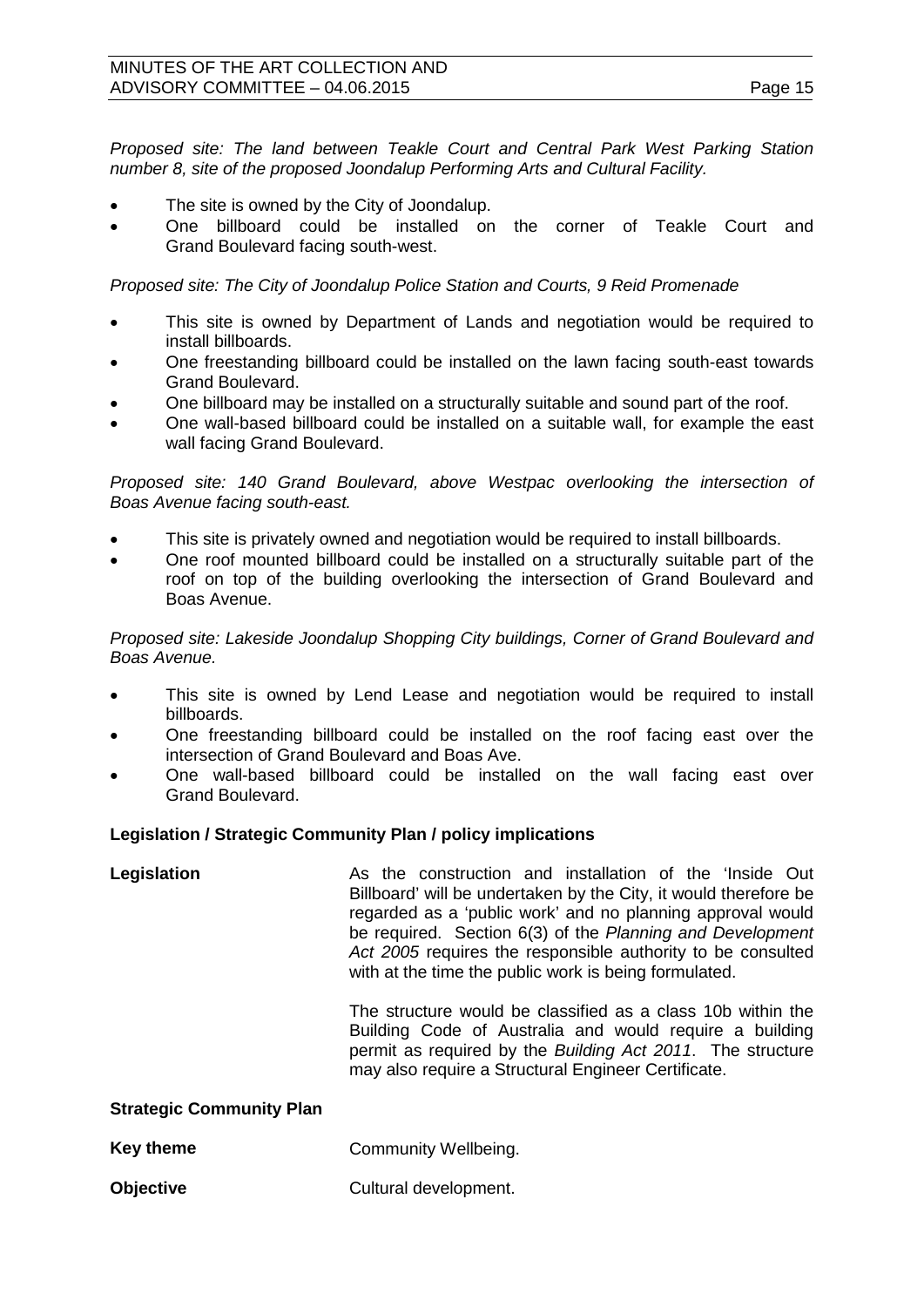| Strategic initiative | Invest in publically accessible visual art that will present a |
|----------------------|----------------------------------------------------------------|
|                      | culturally-enriched environment.                               |

**Policy** *The City's Art and Memorabilia Collections Policy.*

#### **Risk management considerations**

All works considered would need to meet stringent public safety criteria.

#### **Financial / budget implications**

The financial implications are variable and will be determined by the choice of site and billboard type approved. Further final/detailed quotes would be required.

The actual capital cost in 2013-14 for the installation of the Inside-Out Billboard located at the library was \$30,361 including the initial cost of manufacturing the billboard structure, printing of the banner display, signage and the associated road management costs for the installation of the structure.

The annual cost to operate the Inside-Out Billboard located at the library is \$15,200. This includes two commission fees for artists, the banner printing, changeover costs and contingency for road traffic management.

The annual cost to operate a second billboard displaying the existing billboard banners would be approximately \$8,600. This is less as the total would not include the commission fees for artists creating new artworks.

If the ACAC recommends proceeding with additional Inside-Out Billboard sites, funds will need to be allocated within the *Five Year Capital Works Program* for the design, manufacture and installation of a billboard at approved sites. Funds will also need to be allocated to the annual operational budget for each additional site.

All amounts quoted in this report are exclusive of GST.

#### **Regional significance**

The City's Art Collection, including its public art, archives and memorabilia, plays an important part in shaping and developing a sense of community.

The on-going provision of an accessible and high calibre art collection is integral to the cultural development and vibrancy of the City of Joondalup region and to best practice standards for the development of the visual arts in local government.

#### **Sustainability implications**

The installation of public artworks has positive social sustainability implications. Public artworks physically enrich a locality and provide a catalyst for public discussion about current social, economic and environmental issues. Public artworks strengthen the public realm by creating points of interest, animating spaces and providing beauty, character and colour to places. A new public artwork will build upon the relevance of the City's public spaces for the local community and increase the value of the City's cultural resources.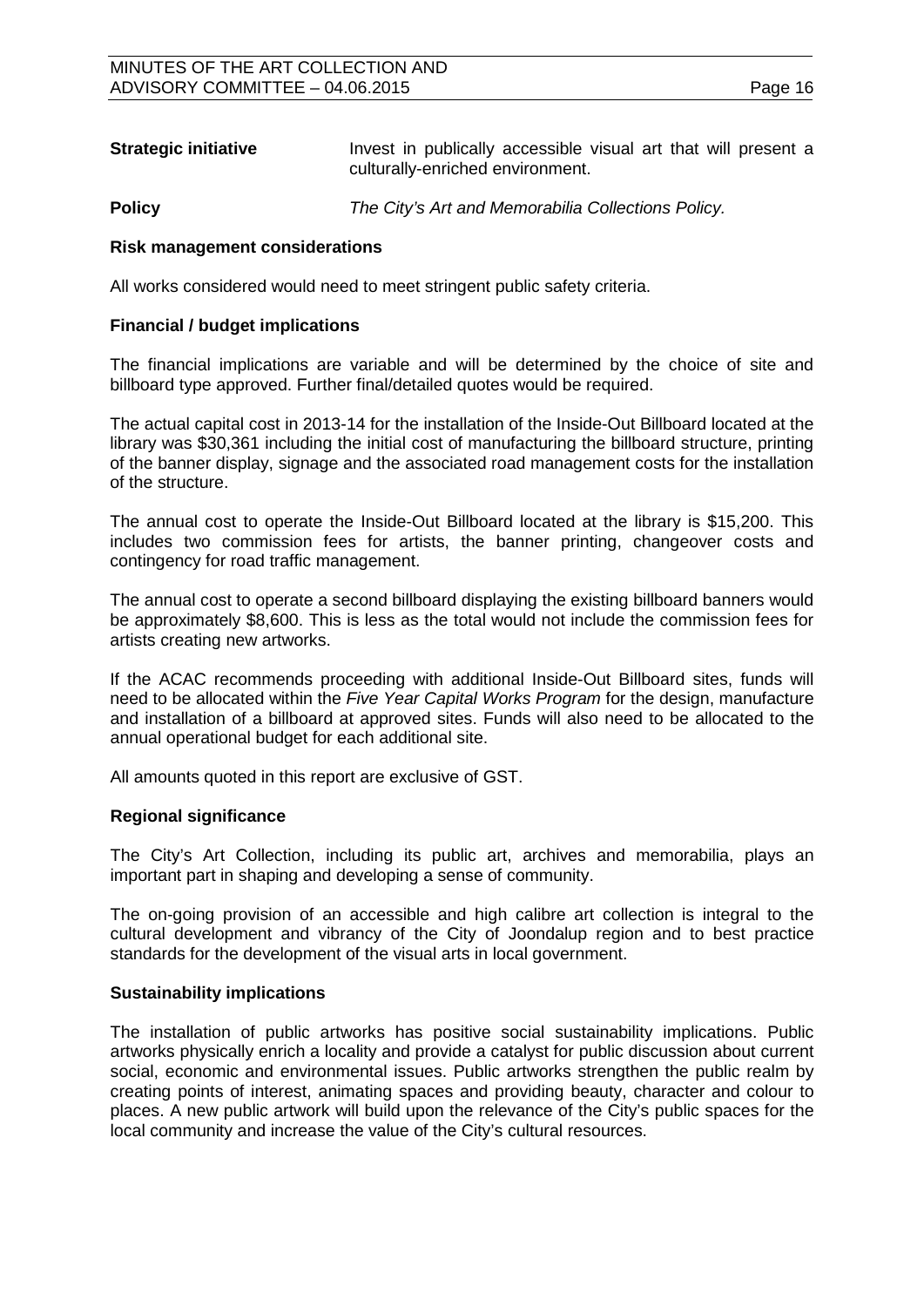#### **Consultation**

At its meeting held on 20 November 2012 (CJ248-11/12 refers), Council agreed that no community consultation is required for the Inside-Out Billboard project. However, engagement would need to be undertaken with the relevant land owners and statutory authorities where appropriate.

#### **COMMENT**

In order to establish a second Inside-Out Billboard in 2015, it is recommended Council selects a site listed in this report or provides direction by suggesting potential sites for evaluation.

#### **VOTING REQUIREMENTS**

Simple Majority.

#### **OFFICER'S RECOMMENDATION**

That Council:

- 1 GIVES consideration to a preferred site for evaluation as the site of the second City of Joondalup Inside-Out Billboard;
- 2 NOTES an amount of \$30,000 has been listed as a Capital Project within the 2015-16 draft budget to establish an additional City of Joondalup Inside-Out Billboard.

MOVED Cr Gobbert, SECONDED Cr Chester that Council:

- 1 APPROVES the land between Teakle Court and Central Park West Parking Station Number 8 as the preferred site for evaluation as the site of the second City of Joondalup Inside-Out Billboard;
- 2 NOTES an amount of \$30,000 has been listed as a Capital Project within the 2015-16 draft budget to establish an additional City of Joondalup Inside-Out Billboard.

#### **The Motion was Put and LOST (3/4)**

**In favour of the Motion:** Crs Gobbert and Chester and Mr Tidy. **Against the Motion:** Crs Fishwick, Hollywood, Norman and Thomas.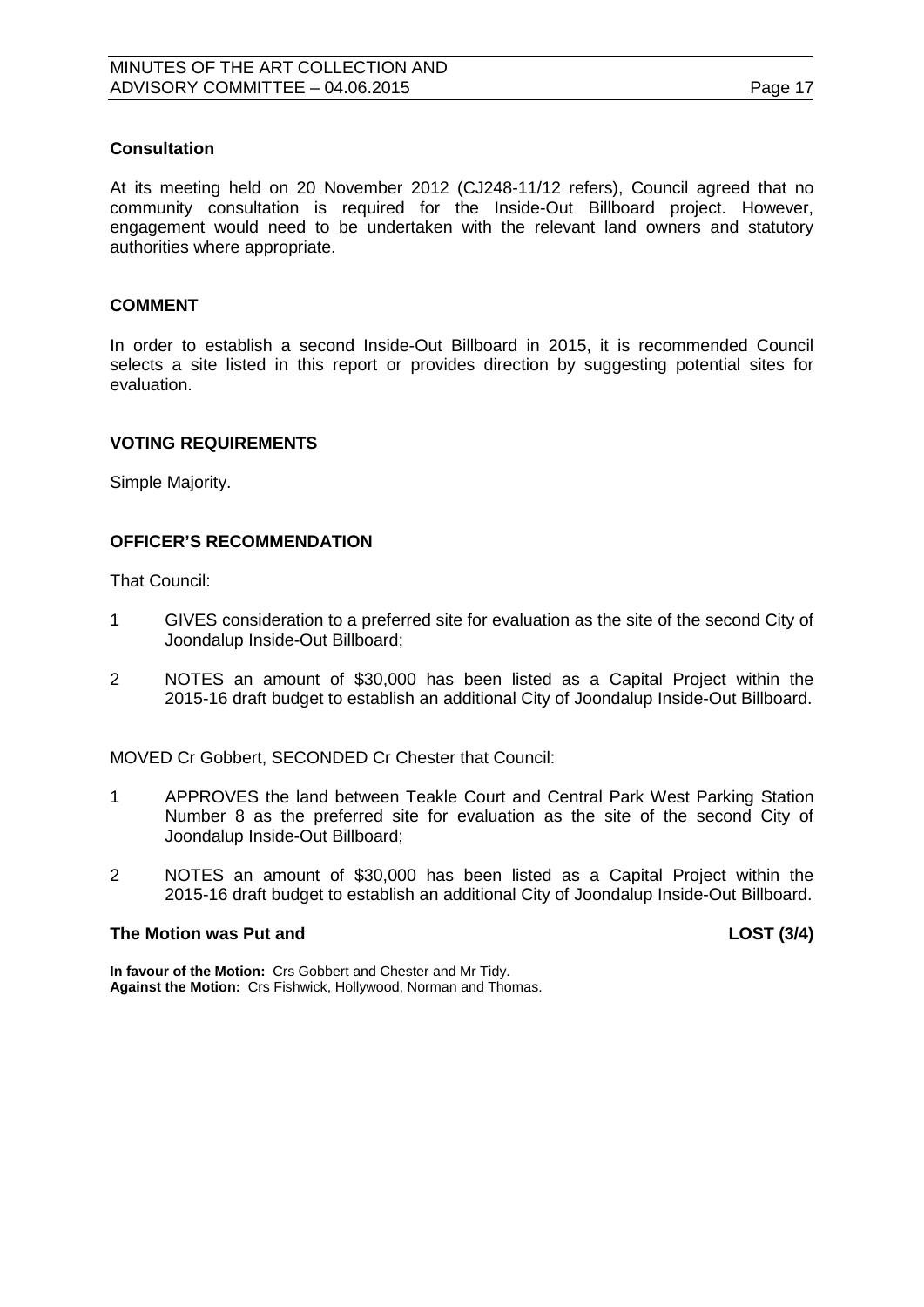**MOVED Cr Fishwick, SECONDED Cr Hollywood that Council:**

- **1 APPROVES the City of Joondalup Police Station and Courts, 9 Reid Promenade as the preferred site for evaluation as the site of the second City of Joondalup Inside-Out Billboard, subject to approval from the land owners;**
- **2 NOTES an amount of \$30,000 has been listed as a Capital Project within the 2015-16 draft budget to establish an additional City of Joondalup Inside-Out Billboard.**

#### **The Motion was Put and CARRIED (6/1)**

**In favour of the Motion:** Crs Gobbert, Fishwick, Hollywood, Norman and Thomas and Mr Tidy. **Against the Motion:** Cr Chester.

*Appendix 1 refers*

*To access this attachment on electronic document, click here*: *[Attach1ARTagn040615.pdf](http://www.joondalup.wa.gov.au/files/committees/ACAC/2015/Attach1ARTagn040615.pdf)*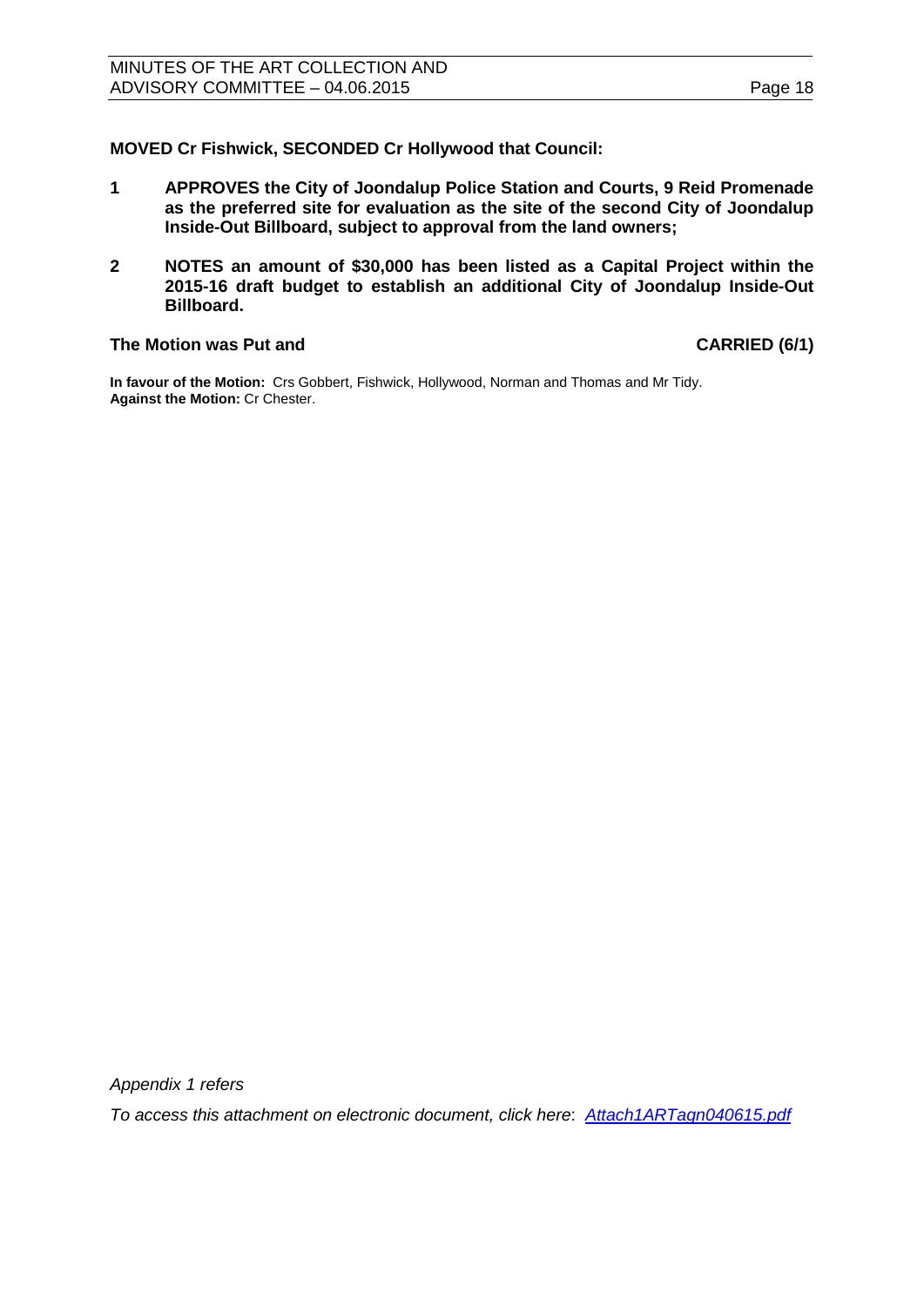<span id="page-18-0"></span>

| <b>ITEM3</b>                          | <b>EXHIBITION</b><br><b>ACQUISITION</b> | $\blacksquare$                            | 2015 CITY OF JOONDALUP<br><b>POSSIBLE</b>                                                                                                                                     | <b>COMMUNITY</b><br><b>ARTWORK</b> | <b>ART</b><br><b>FOR</b> |
|---------------------------------------|-----------------------------------------|-------------------------------------------|-------------------------------------------------------------------------------------------------------------------------------------------------------------------------------|------------------------------------|--------------------------|
| <b>WARD</b>                           | All                                     |                                           |                                                                                                                                                                               |                                    |                          |
| <b>RESPONSIBLE</b><br><b>DIRECTOR</b> |                                         | Mr Mike Tidy<br><b>Corporate Services</b> |                                                                                                                                                                               |                                    |                          |
| <b>FILE NUMBER</b>                    |                                         | 104679, 101515                            |                                                                                                                                                                               |                                    |                          |
| <b>ATTACHMENT</b>                     | Nil.                                    |                                           |                                                                                                                                                                               |                                    |                          |
| <b>AUTHORITY / DISCRETION</b>         |                                         | amending budgets.                         | Executive $-$ the substantial direction setting and oversight<br>role of Council, such as adopting plans and reports,<br>accepting tenders, directing operations, setting and |                                    |                          |

#### **PURPOSE**

For the Art Collection and Advisory Committee (ACAC) to consider the possible acquisition of artworks following the City's 2015 Community Art Exhibition (CAE).

#### **EXECUTIVE SUMMARY**

The 2015 annual CAE will be hosted by the City of Joondalup in the Great Space at Lakeside Joondalup Shopping City. The CAE is a non-acquisitive exhibition that is open to residents of the City of Joondalup and members of local visual arts associations.

The 2015 CAE includes revised conditions increasing the maximum artwork size from 50 centimetres x 50 centimetres to 100 centimetres x 100 centimetres and an increase in the maximum artwork price value from \$1,000 to \$2,000.

Artists may enter as many pieces as they wish after paying a minimal entry fee. The CAE contains a number of award categories, with winners determined by an independent judging panel consisting of industry experts. Traditionally, the City does not acquire many pieces of art from the CAE, however if there are suitable pieces that would add to the City's Art Collection a recommendation will be made for possible purchase.

#### **BACKGROUND**

The City of Joondalup Community Art Exhibition is an annual exhibition open to all Joondalup residents and members of local visual arts associations. It offers non acquisitive awards in a variety of categories, such as the Most Outstanding Artwork Award, five media-specific categories and a variety of themed awards with specific criteria.

For a small entry fee, local artists have the opportunity to gain exposure for their art, practice and participate in an annual community exhibition. The exhibition has an ongoing partnership with the Joondalup Community Art Association (JCAA).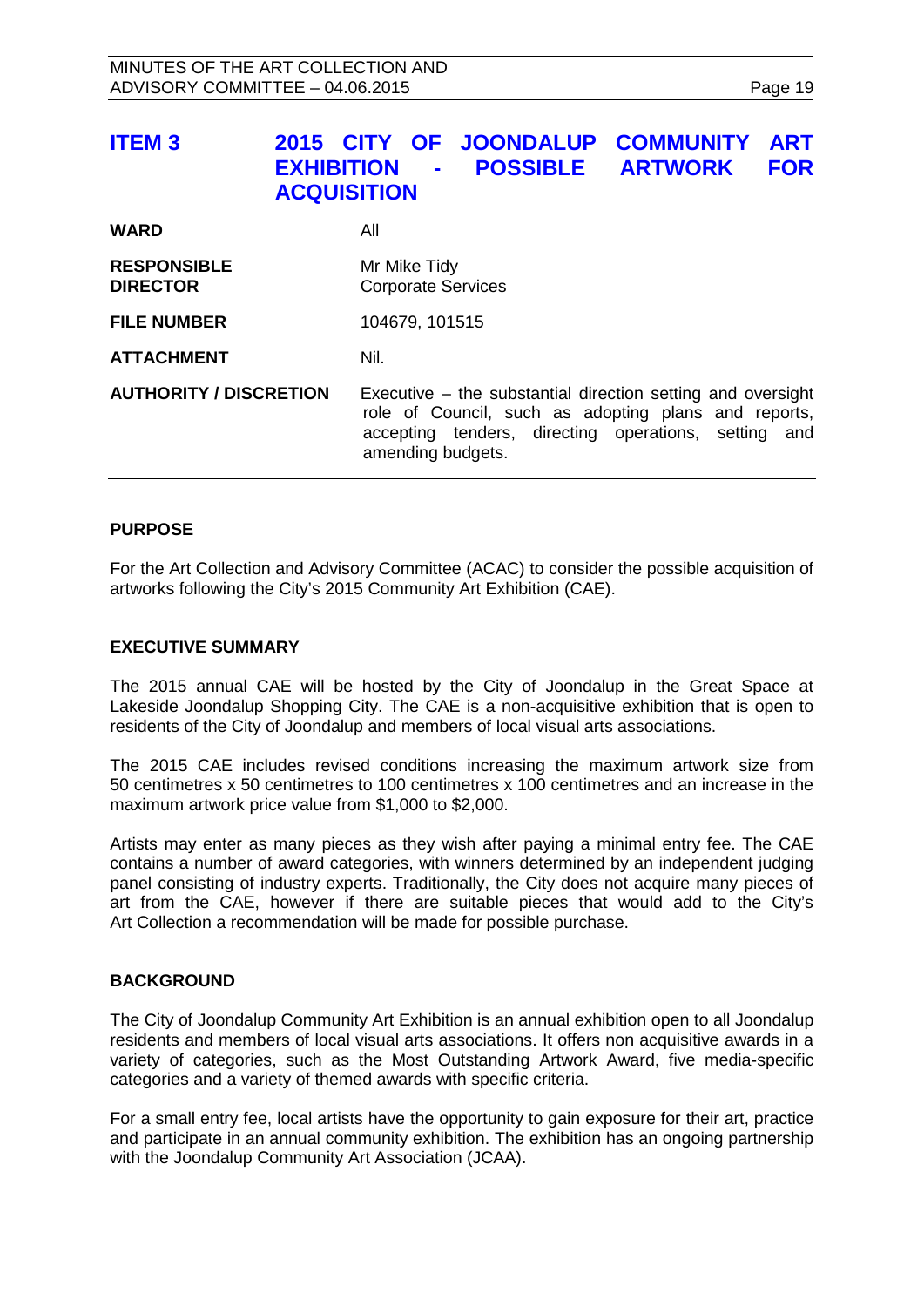### **DETAILS**

The 2015 CAE is held in the Great Space at Lakeside Joondalup Shopping City as it has been since its inception. The CAE does not have a theme, which allows all artists ample freedom to explore ideas and concerns of primary interest within their ongoing practice.

The following conditions were placed on entries to the 2015 CAE:

- Two and three dimensional artworks are to be a maximum size of 100 x 100 centimetres (including frame).
- The maximum price of artworks is to be \$2,000.

The award categories for the 2015 CAE are listed as follows:

- Most Outstanding Work \$1,500.
- Media categories (Five x \$1,000) \$5,000.
- Celebrating Joondalup Award \$500.
- Popular Choice Award \$500.
- Artist in Focus Award \$500 and exhibition.
- Student Award \$250 voucher.

In the event that there are many works worthy of merit, in addition to the above mentioned prizes, the independent judging panel may award up to three discretionary Judges' Commendation Awards. These awards take the form of a certificate and do not include a cash prize.

The panel shortlists up to five works for consideration in each award and the winners are then chosen by consensus discussion. In the event a consensus cannot be reached, the artworks may be judged according to a scoring matrix.

The judging panel is required to provide a brief written statement about each of the award winning artworks and why they were chosen. These statements may be quoted when announcing the winners on the opening night and for media and promotional purposes.

The CAE provides the following benefits:

- An environment that is supportive of the visual arts within a local context.
- The opportunity for the City to engage with community members in a positive way and enhance public perception of the organisation.
- A contribution to the local economy by attracting non-residents to the area.

#### **Issues and options considered**

There are four options open to the ACAC, those being:

- accept the recommendations for acquisitions
- accept part of the recommendations for acquisitions
- not accept any recommendations for acquisitions or
- recommend an acquisition for purchase.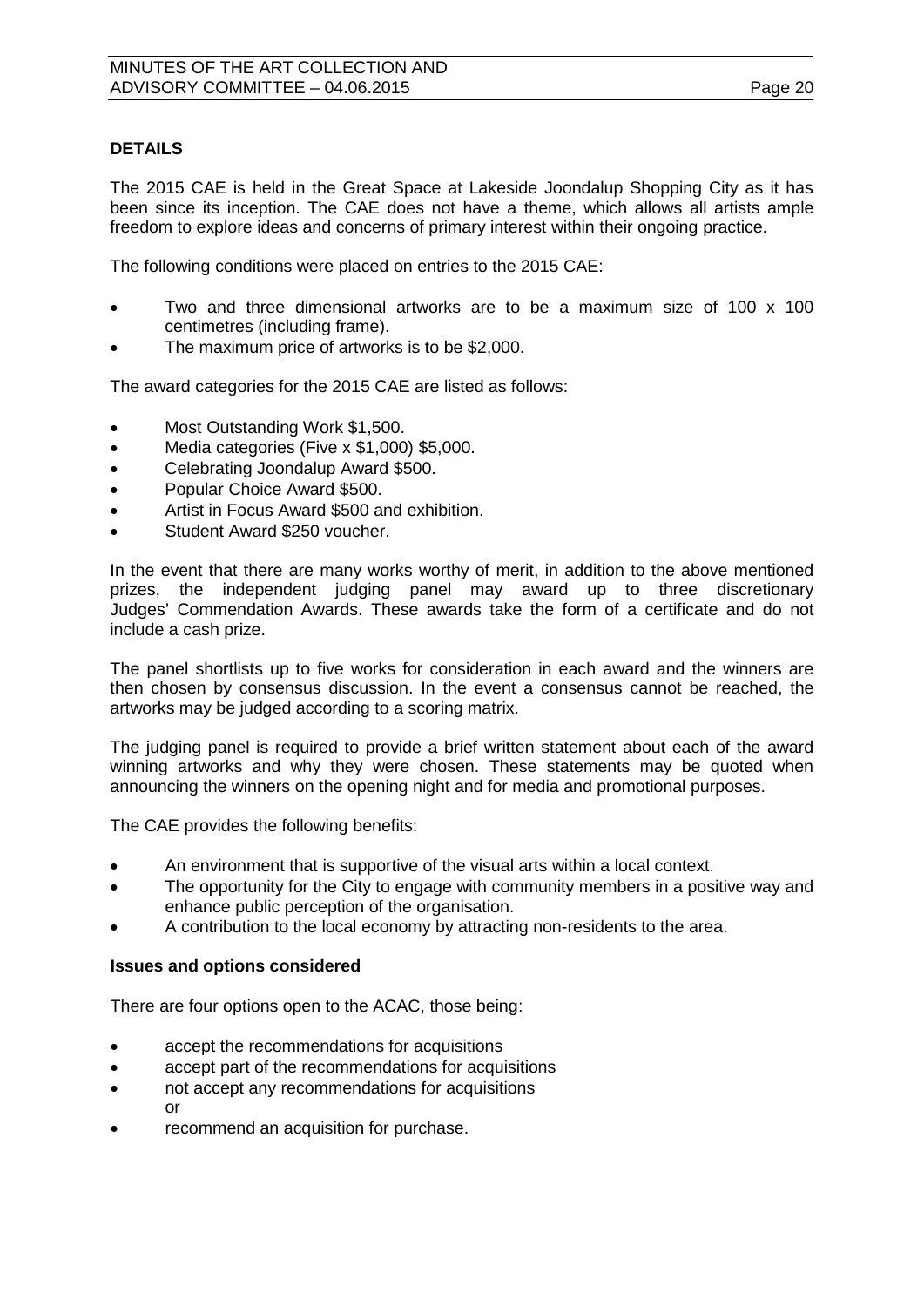#### **Legislation / Strategic Community Plan / policy implications**

| Legislation                     | The ACAC and the Chief Executive Officer have been<br>delegated authority to<br>purchase artworks<br>aranted<br>recommended up to an amount of \$15,000 and within budget<br>allocations. |  |
|---------------------------------|-------------------------------------------------------------------------------------------------------------------------------------------------------------------------------------------|--|
| <b>Strategic Community Plan</b> |                                                                                                                                                                                           |  |
| <b>Key theme</b>                | Community Wellbeing.                                                                                                                                                                      |  |
| <b>Objective</b>                | Cultural development.                                                                                                                                                                     |  |
| <b>Strategic initiative</b>     | Invest in publicly accessible visual art that will present<br>$\bullet$                                                                                                                   |  |

**Policy** *The City's Art and Memorabilia Collections Policy.*

• Promote local opportunities for arts development.

a culturally-enriched environment.

#### **Risk management considerations**

The risks of adding artwork that is not aligned to the City's current art collection are as follows:

- The City's Art Collection is a specialised and curated collection. The integrity of the collection could be jeopardised by purchasing artworks on subjective criteria.
- The collection is building in value year on year and now represents a sizeable asset. Thus the overall value of the collection is of concern and this will deteriorate if not directed correctly or if 'weak' works enter the collection.

When the City's Art Collection was assessed in December 2007, the valuer's comments noted that the City has a significant contemporary Art Collection of excellent financial and cultural value. Overall, selections have been made in order to build a collection of high artistic and financial value.

#### **Financial / budget implications**

Current financial year impact

| Account no.          | 1442 C1021 6232 000.            |
|----------------------|---------------------------------|
| <b>Budget Item</b>   | C1021 Purchase of ArtworkM167.  |
| <b>Budget amount</b> | \$15,000 of the 2014-15 budget. |
| Amount spent to date | \$17,405.                       |
| <b>Proposed cost</b> | Unknown.                        |
| <b>Balance</b>       | \$0.                            |

The current financial year's budget is fully committed.

All amounts quoted in this report are exclusive of GST.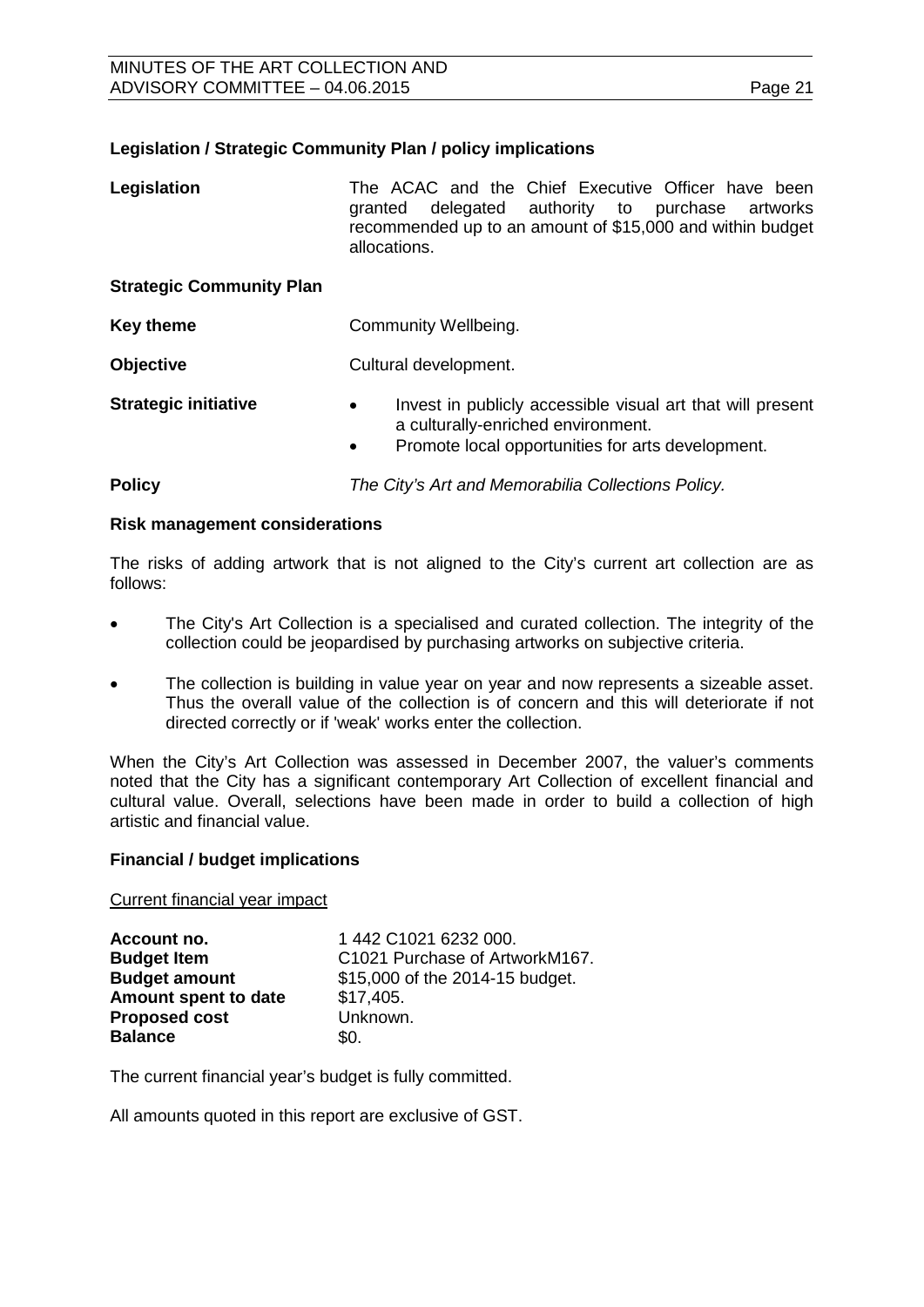#### **Regional significance**

The creation of a high standard of professional art creates a cultural asset for the entire northern region. It promotes the City of Joondalup as an instigator of supporting development in local arts and culturally invigorates the City through engaging the local community.

#### **Sustainability implications**

Visual art provides physical and educational enhancement of a locality and provides a catalyst for public discussion about current social, economic and environmental issues. Through creating more regular points of interest and interaction with visual arts the local community could possibly enjoy visual art all the year round. This would enhance the relevance of the City's cultural identity for the local community and would increase the value of the City's cultural resources.

#### **Consultation**

Not applicable.

#### **COMMENT**

A presentation will be made to the committee during the tour recommending those items of artwork featuring as part of the City's 2015 CAE for possible purchase by the City.

#### **VOTING REQUIREMENTS**

Simple Majority.

#### **OFFICER'S RECOMMENDATION**

That the Art Collection and Advisory Committee GIVES CONSIDERATION to acquiring the recommended pieces of artwork displayed as part of the City of Joondalup's 2015 Community Art Exhibition.

**MOVED Cr Gobbert, SECONDED Cr Thomas that the Art Collection and Advisory Committee PURCHASES the work submitted by Judy Rogers 'Moon Rising Above Joondalup' and displays the piece as part of the City of Joondalup's 2015 Community Art Exhibition.**

**AMENDMENT MOVED Cr Fishwick, SECONDED Cr Chester that the words 'and Anne Muller 'The Meeting'' be ADDED after the word 'Joondalup' to read as follows:**

*"That the Art Collection and Advisory Committee PURCHASES works submitted by Judy Rogers 'Moon Rising Above Joondalup' and Anne Muller 'The Meeting' and displays the pieces as part of the City of Joondalup's 2015 Community Art Exhibition."*

#### **The Amendment was Put and CARRIED (5/2)**

**In favour of the Amendment:** Crs Gobbert, Chester, Fishwick, Norman and Thomas. **Against the Amendment:** Cr Hollywood and Mr Tidy.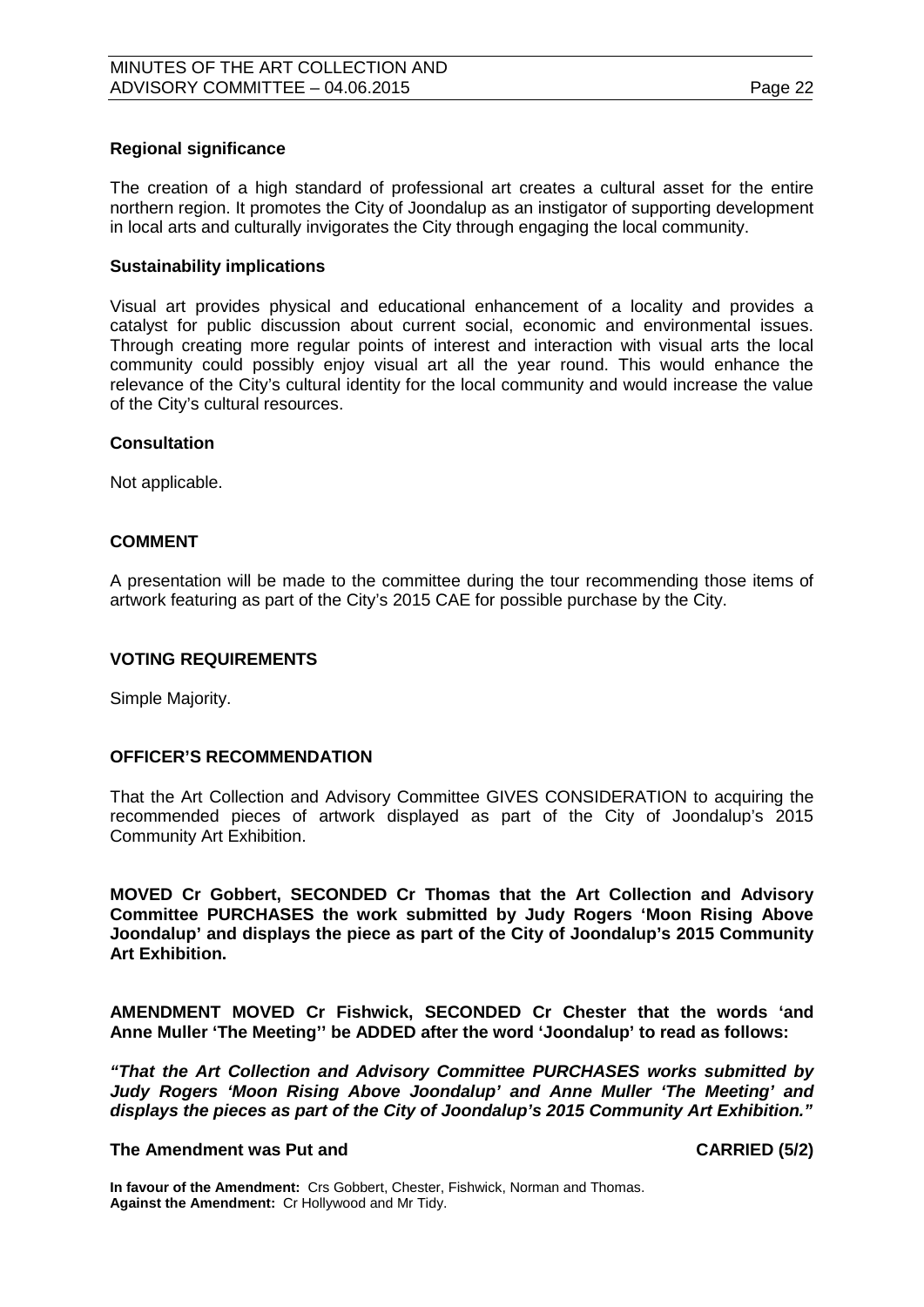**AMENDMENT MOVED Cr Chester, SECONDED Cr Hollywood that the word 'and' be DELETED after the word Joondalup' and be REPLACED with a comma and the words 'and Bonnie Boogaard 'Found in Joondalup'' be ADDED to the motion to read as follows:**

*"That the Art Collection and Advisory Committee PURCHASES works submitted by Judy Rogers 'Moon Rising Above Joondalup', Anne Muller 'The Meeting' and Bonnie Boogaard 'Found in Joondalup' and displays the pieces as part of the City of Joondalup's 2015 Community Art Exhibition."*

#### **The Amendment was Put and CARRIED (6/1)**

**In favour of the Amendment:** Crs Gobbert, Chester, Fishwick, Hollywood, Norman and Thomas. **Against the Amendment:** Mr Tidy.

#### **The Original Motion as amended, being:**

**That the Art Collection and Advisory Committee PURCHASES works submitted by Judy Rogers 'Moon Rising Above Joondalup', Anne Muller 'The Meeting' and Bonnie Boogaard 'Found in Joondalup' and displays the pieces as part of the City of Joondalup's 2015 Community Art Exhibition.**

**Was Put and CARRIED (6/1)**

**In favour of the Motion:** Crs Gobbert, Chester, Fishwick, Hollywood, Norman and Thomas. **Against the Motion:** Mr Tidy.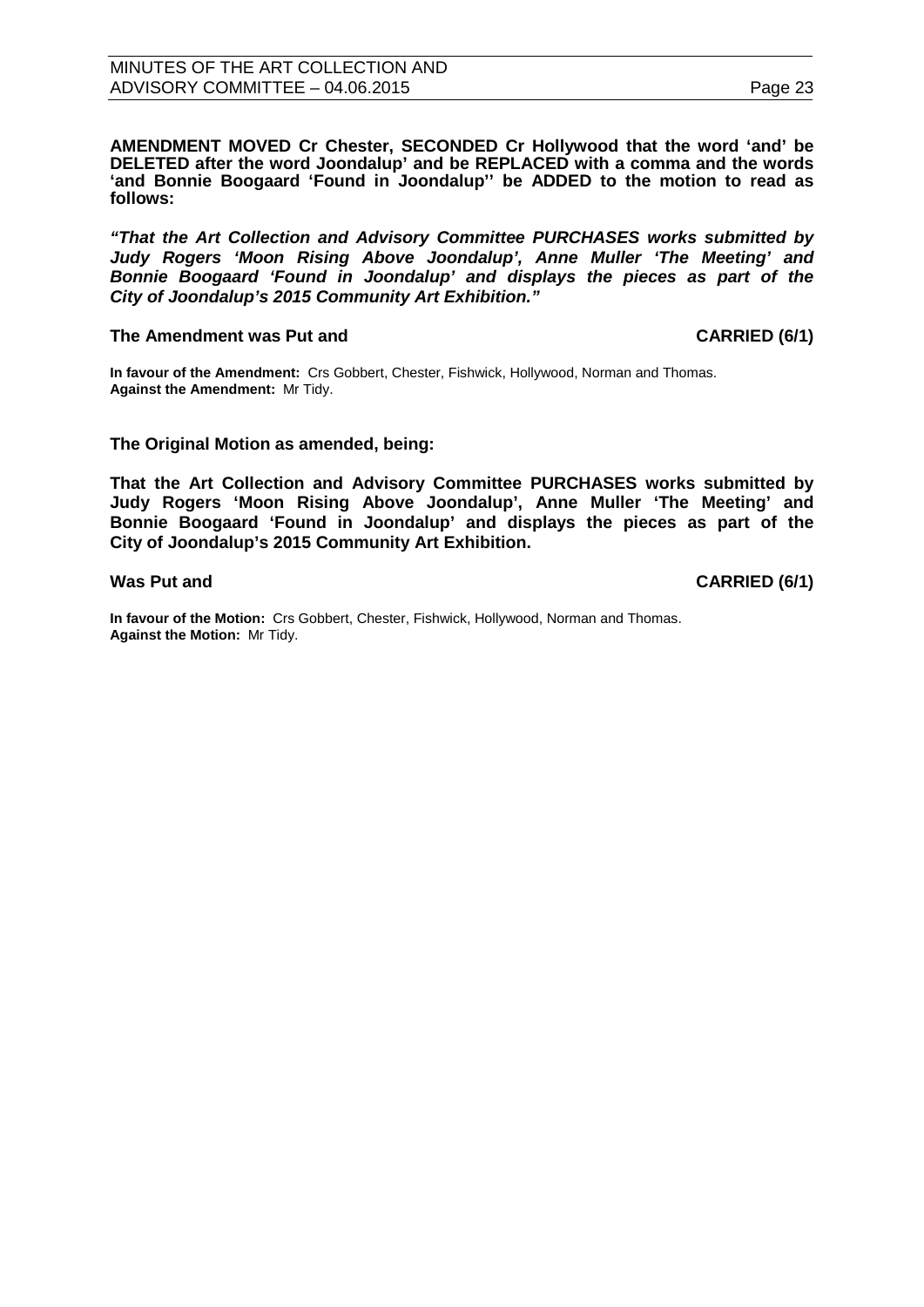## <span id="page-23-0"></span>**ITEM 4 CITY OF JOONDALUP ART COLLECTION AUDIT**

| <b>WARD</b>                           | All                                                                                                                                                    |                                                                      |  |
|---------------------------------------|--------------------------------------------------------------------------------------------------------------------------------------------------------|----------------------------------------------------------------------|--|
| <b>RESPONSIBLE</b><br><b>DIRECTOR</b> | Mr Mike Tidy<br><b>Corporate Services</b>                                                                                                              |                                                                      |  |
| <b>FILE NUMBER</b>                    | 14158, 101515                                                                                                                                          |                                                                      |  |
| <b>ATTACHMENTS</b>                    | Attachment 1                                                                                                                                           | Summary of the City of Joondalup Art<br><b>Collection Categories</b> |  |
| <b>AUTHORITY / DISCRETION</b>         | Information - includes items provided to Council for<br>information purposes only that do not require a decision of<br>Council (that is for 'noting'). |                                                                      |  |

#### **PURPOSE**

For the Art Collection and Advisory Committee to consider the findings of the recent assessment of the City of Joondalup Art Collection and consider if a theme should be introduced for art acquisitions.

#### **EXECUTIVE SUMMARY**

At its meeting held on 9 February 2015, the Art Collection and Advisory Committee (ACAC) requested a report be prepared dealing with an audit of the City's art collection to determine the mix of the collection and that consideration be given to specifying the category each year based on the audit result whether it be painting, sculpture or photography.

The City's art collection currently houses 237 artworks, with a focus on Western Australian contemporary art. The collection is comprised of a range of media including painting, sculpture, drawing, ceramic, print, photography, digital media and textile. Each year, \$15,000 is allocated to new acquisitions and several artworks are acquired per year from this fund. In recent years, an amount of \$15,000 per year was allocated to commissioning artists to produce one original artwork per year. One artwork is acquired per year via the Community Invitation Art Award (CIAA) with the winning artwork automatically being acquired by the City.

An assessment was carried out in early 2015 to determine the mix of the different types of art in the collection. The result shows that the mix of the collection reflects the values and aspirations of the City of Joondalup in line with the selection criteria prescribed by *The City's Art and Memorabilia Collections Policy*. It is recommended that a theme or category is not applied when considering new acquisitions or for the CIAA.

#### **BACKGROUND**

At its meeting held by the Joint Commissioners in November 1999 (CJ397-11/99 refers), it was agreed that the City of Joondalup would be allocated artwork that reflected its modern suburban environment, following the inception of the City of Joondalup and its division from the City of Wanneroo. Artwork that was acquired post 1991 and/or works that had a focus toward urban landscapes; boat and sea pictures and sculptures; still life and domestic interior works; and figurative, abstract and portraiture works were allocated to the City of Joondalup. Since that time, the City has focussed on collecting works that fit this description principally from Western Australian contemporary artists.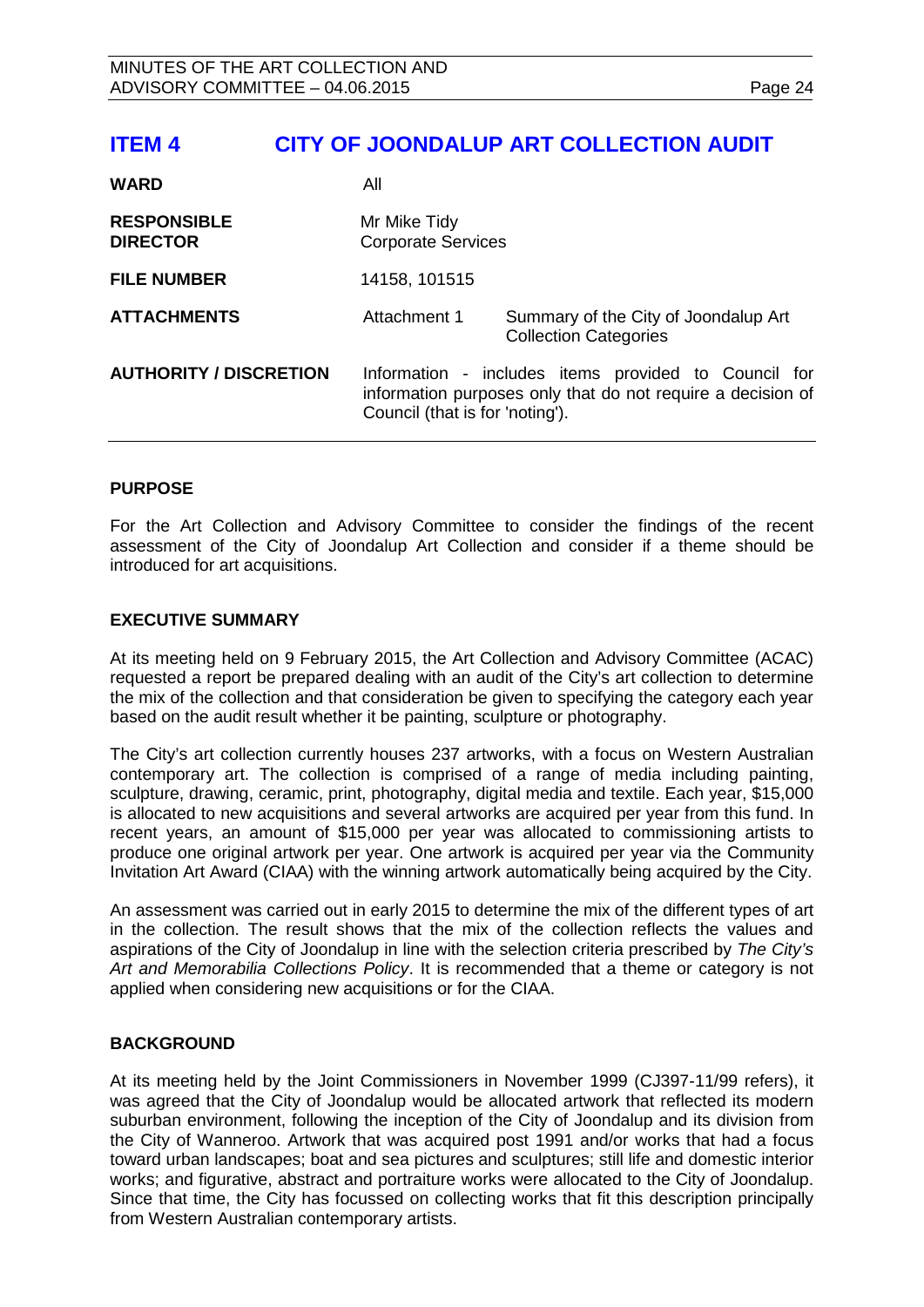From 1998, the collection has been professionally curated. Selective methods of acquisition and disposal, along with a management policy, have ensured that the collection has maintained integrity. It is a cultural asset to the City because it records, interprets, and celebrates the City of Joondalup as it develops and matures and becomes a part of the fabric of Western Australian identity. It was valued in early 2015 and is currently insured for \$707,000. For purposes of comparison the collection was valued at \$207,000 in 2001.

The following comment was included in a report presented to the ACAC at its meeting held on 2 April 2012 and later noted by Council at its meeting held on 14 April 2012 (CJ068-04/12 refers):

*"In 2007, the City introduced a 'local content and context' criterion as part of the Invitation Art Award (IAA), which had a direct impact on the award with a number of high profile artists deciding not to enter the exhibition. As a result the size and overall quality of the works in the exhibition was lowered and the idea was subsequently dropped.* 

*In 2010, the City introduced the 'Celebrating Joondalup Award' which is an optional category for artists to enter and is intended to encourage works that have a particular relevance to*  Joondalup. This has proved to be a more productive method of fostering local content in the *IAA."*

At its meeting held on 9 February 2015, the ACAC requested a report be prepared dealing with an audit of the City's art collection to determine the mix of the collection and that consideration be given to specifying the category each year based on the audit result whether it be painting, sculpture or photography.

### **DETAILS**

The City supports Western Australian art and artists through an art acquisition program, and collects contemporary artworks that contain a degree of local interest and content.

Each year the City allocates funds in the budget to undertake the purchase of artworks from exhibitions outside of the City of Joondalup. In recent years the amount allocated has been \$15,000. The suitability of these purchases is assessed based on the selection criteria (listed below) outlined in *The City's Art and Memorabilia Collections Policy*:

- Is a quality example that will be a significant addition to the collection.
- Enhances the current scope of the City of Joondalup art collection.
- Is an unconditional donation, purchase or lease which has valid and clearly verifiable legal title.
- Has the capacity to be displayed in a Council building or other appropriate space without hindrance to public access or safety.
- Has the necessary resources allocated to resolve all foreseeable issues related to conservation, presentation and storage, as part of the acquisition.
- Is quality artwork by a contemporary Western Australian artist.
- Represents a significant period, occasion or initiatives in the evolution of the City.
- Represents the artistic practice of a Western Australian artist (or artist residing in Western Australia) who has received acclaim for their work locally, nationally or internationally.
- Strengthens and adds to an existing series of works.
- Builds on identifiable themes within the whole collection.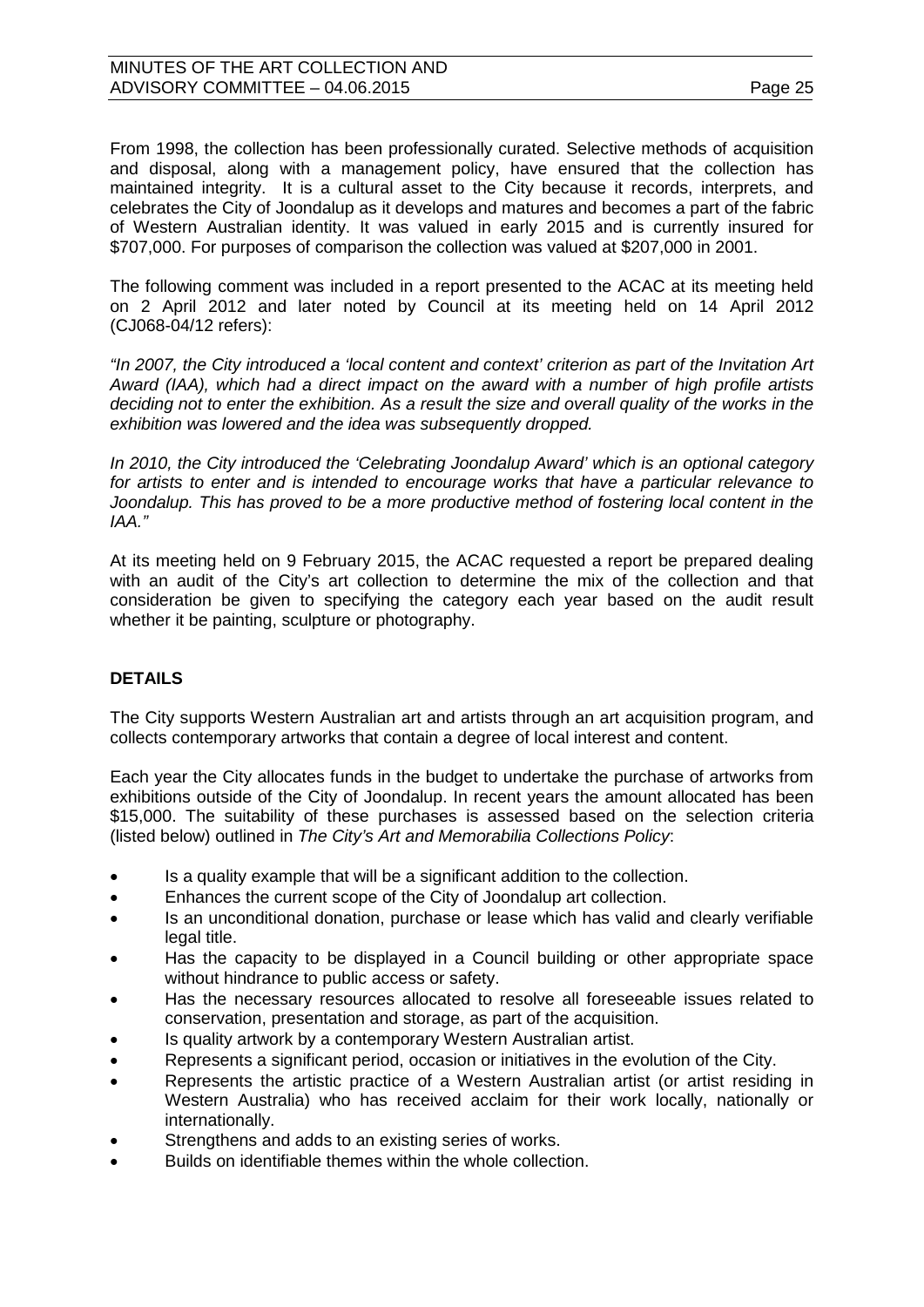On average, four to six artworks are acquired in this way each year. The funds allocated also cover acquisitions which come from the City's two annual art competitions, the Community Invitation Art Award (CIAA) and the Community Art Exhibition (CAE). The winning entrant of the CIAA is automatically acquired into the collection provided that it meets the selection criteria.

In recent years, an amount of \$15,000 per year was allocated to commissions whereby a Western Australian professional artist creates a unique artwork in response to a key theme in celebration of the City of Joondalup. The intent of this allocation of funds was to allow the Council more influence in determining the type of artwork added to the City's collection. This allocation was recently reserved for two years in order to commission an international artist to undertake a residency and visit the City to interpret and reflect a key theme in celebration of the City of Joondalup.

#### Artwork Collection Assessment (Attachment 1 refers)

The assessment focussed on categorising the collection in the following four ways:

- Media.
- Content.
- Genre.
- Provenance.

Media refers to the materials used to create the artwork. Painting is the dominant media in the City of Joondalup's collection with 42% of the artworks being comprised of some form of paint media, including oil, acrylic, watercolour, aerosol or mixed media.

Content refers to the underlying meaning of the artwork and the ideas and philosophies that it references. The majority of the works in the collection deal with ideas around progress, change and contemporary urban life. The natural world is a broad category and it appears to dominate; however, this category is expressed in a very wide variety of ways across the collection and is also of interest to many artists and audiences.

The word genre in this context, refers to still life, landscape, portraiture and human anatomy, this was once a common way to categorise artworks. In the City's collection, the predominant genre is landscape (50%) then portraiture (39%). It should be noted that this is an outdated system of categorising art that is no longer commonly used in contemporary art due to the highly diverse range of materials used, and also the new modes and methods presented by new technologies and idealogies.

Provenance refers to where the artwork came from and the story that accompanies its acquisition. The percentage of works inherited from the former City of Wanneroo collection is high (34%), but this is to be expected considering the relatively short amount of time that has passed since the collection passed over to the City of Joondalup. Over time, this ratio will decrease and a trend will emerge that shows that the majority of artworks are acquired, with a small proportion of acquisitions made via the CIAA and the CAE. This assessment has revealed that only 7% of acquisitions come from the CIAA. There is a very low number of art being purchased directly from artists, only 2%, with most purchases made via commercial galleries.

#### Location of artworks throughout City buildings

34% of the artworks are currently in storage and this is in part due to the fact that there is currently no specific venue for the display of cultural artefacts in the City. There are a number of artworks in storage that are on rotation, resting, needing repair, or are no longer suitable for display. Those no longer suitable for display will likely be considered and recommended for deaccession at a later date.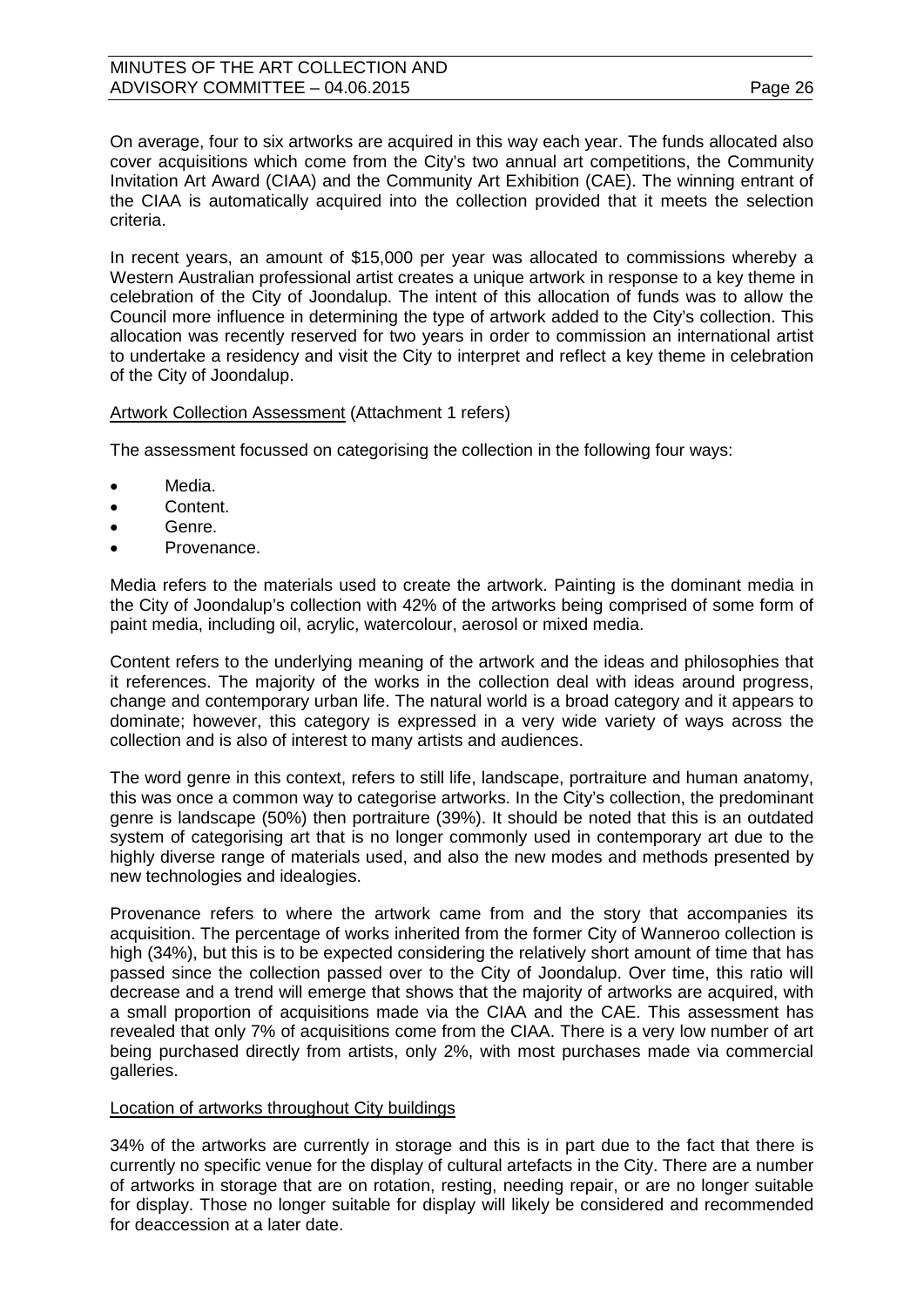Community areas such as libraries and recreation centres are problematic places to display art due to various factors; size of the space or artwork, public safety, risk of theft, risk of damage, and too much ultra violet light, being the most common problems that prohibit display.

#### **Policy**

*The City's Art and Memorabilia Collections Policy* supports Western Australian art and artists through an art acquisition program. The City follows selection criteria for the acquisition of artworks for the City's art collection including from City's art awards. This approach ensures that the collection, acquisitions and awards include contemporary art and art demonstrating local content and context.

#### **Issues and options considered**

#### Themes

The purpose of the City's art collection is to preserve, grow and maintain the City's cultural assets and to preserve, protect and promote the unique social and cultural identity of the City. It aims to support contemporary artists, and provide Joondalup citizens with access to high quality, contemporary visual art.

The City meets these objectives in line with curatorial consideration and professional advice according to best practice in the national arts industry. Best industry practice is outlined in *The Code of Practice* by the National Association for the Visual Arts (NAVA), the national body for the visual arts. Other practical assistance is provided to the City via its annual membership with Artsource, the peak body for Western Australian visual arts.

When the City's art collection was assessed in December 2011, the professional valuer commented that the City has a significant contemporary art collection of excellent financial and cultural value.

#### **Legislation / Strategic Community Plan / policy implications**

| Legislation                     | Not applicable.                                                                                    |
|---------------------------------|----------------------------------------------------------------------------------------------------|
| <b>Strategic Community Plan</b> |                                                                                                    |
| <b>Key theme</b>                | Community Wellbeing.                                                                               |
| <b>Objective</b>                | Cultural development.                                                                              |
| <b>Strategic initiative</b>     | Invest in publically accessible visual art that will present a<br>culturally enriched environment. |
| <b>Policy</b>                   | The City's Art and Memorabilia Collections Policy.                                                 |

#### **Risk management considerations**

The storage, care and maintenance of low quality artwork can outweigh the artworks financial and cultural value.

#### **Financial / budget implications**

Not applicable.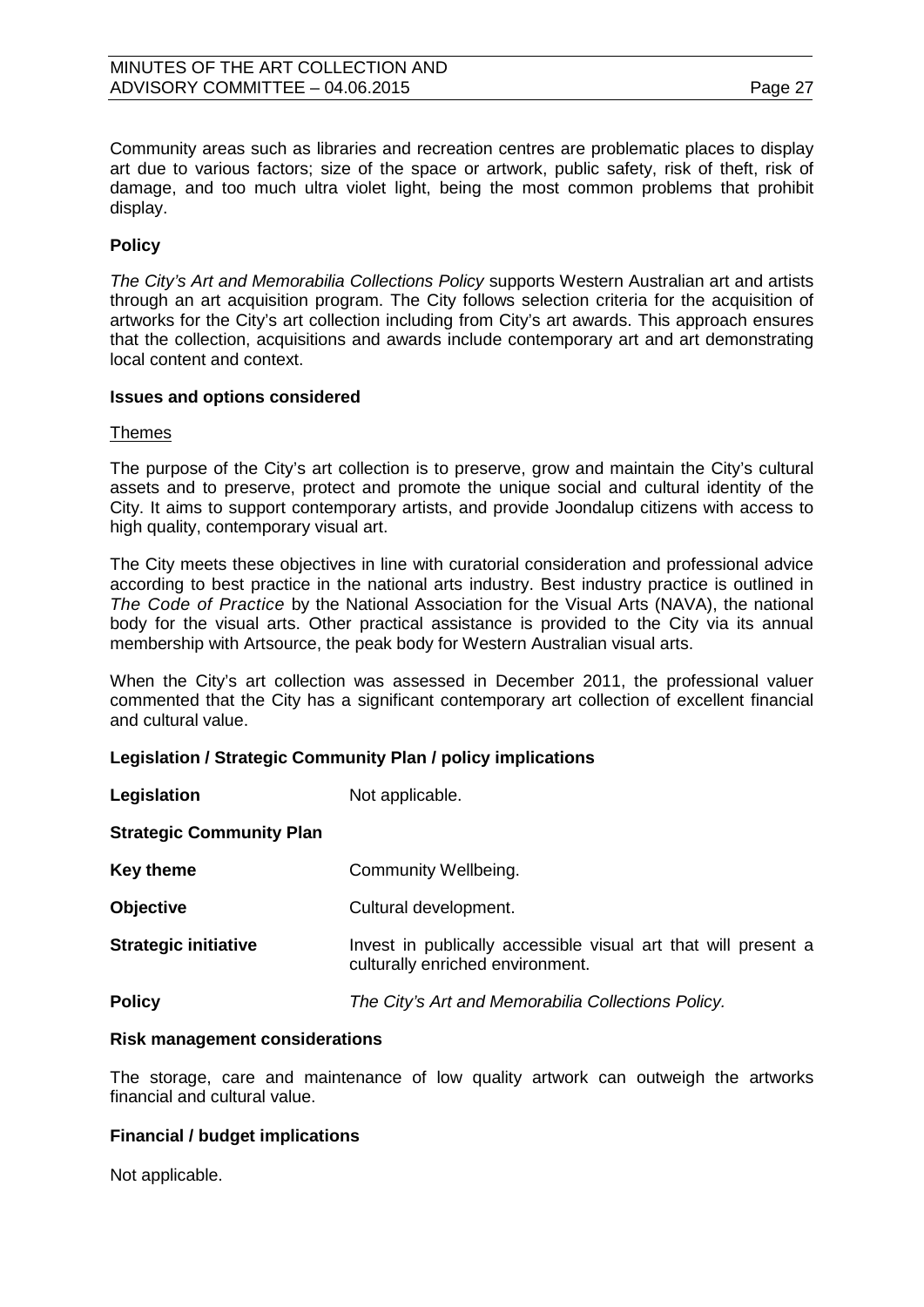#### **Regional significance**

The City's art collection is a specialised and curated collection of artworks by Western Australian artists. Selections have been made in order to build a collection of high artistic and financial value. The collection is building in value and now represents a sizeable asset. When the City's art collection was assessed in 2011, the valuer's comments noted that the City has a significant contemporary art collection of excellent financial and cultural value and this was asserted again recently in the 2015 valuation.

The valuer's comment in 2015 was that *"It is a very good collection of works associated with Joondalup and surrounding area. (...) Well known artists include Kate McMillan, Concetta Petrillo, Eva Fernandez and indigenous artists Butcher Cherel and Queenie McKenzie. The collection is superbly displayed amongst the walls and areas of the foyer, passage ways, offices and other buildings including the library."*

#### **Sustainability implications**

The acquisition of artworks for the collection has positive social sustainability implications for the City. The art collection acts as a catalyst for public discussion about current social, economic and environmental issues. The collection physically enhances public places and the public realm by creating points of interest, animating spaces and providing beauty, character and colour to the City. It also enhances the relevance for the local community of the City's cultural position and increases the value of the City's cultural resources.

#### **Consultation**

Not applicable.

#### **COMMENT**

The City of Joondalup Art Collection has been carefully developed and maintained in line with a guiding policy and in accordance with art industry best practices, as outlined by the National Association for the Visual Arts and Artsource. It is generally accepted that individual artworks contained within a collection may not have appeal or resonance with every viewer, yet the artistic merit and cultural value of the collection is evident and is generally a cohesive reflection of the City's history.

#### **VOTING REQUIREMENTS**

Simple Majority.

#### **MOVED Cr Fishwick, SECONDED Cr Chester that the Art Collection and Advisory Committee NOTES the mix of the different types of artwork in the City's art collection.**

#### **The Motion was Put and CARRIED (7/0)**

**In favour of the Motion:** Crs Gobbert, Chester, Fishwick, Hollywood, Norman and Thomas and Mr Tidy.

#### *Appendix 2 refers*

*To access this attachment on electronic document, click here*: *[Attach2ARTagn040615.pdf](http://www.joondalup.wa.gov.au/files/committees/ACAC/2015/Attach2ARTagn040615.pdf)*